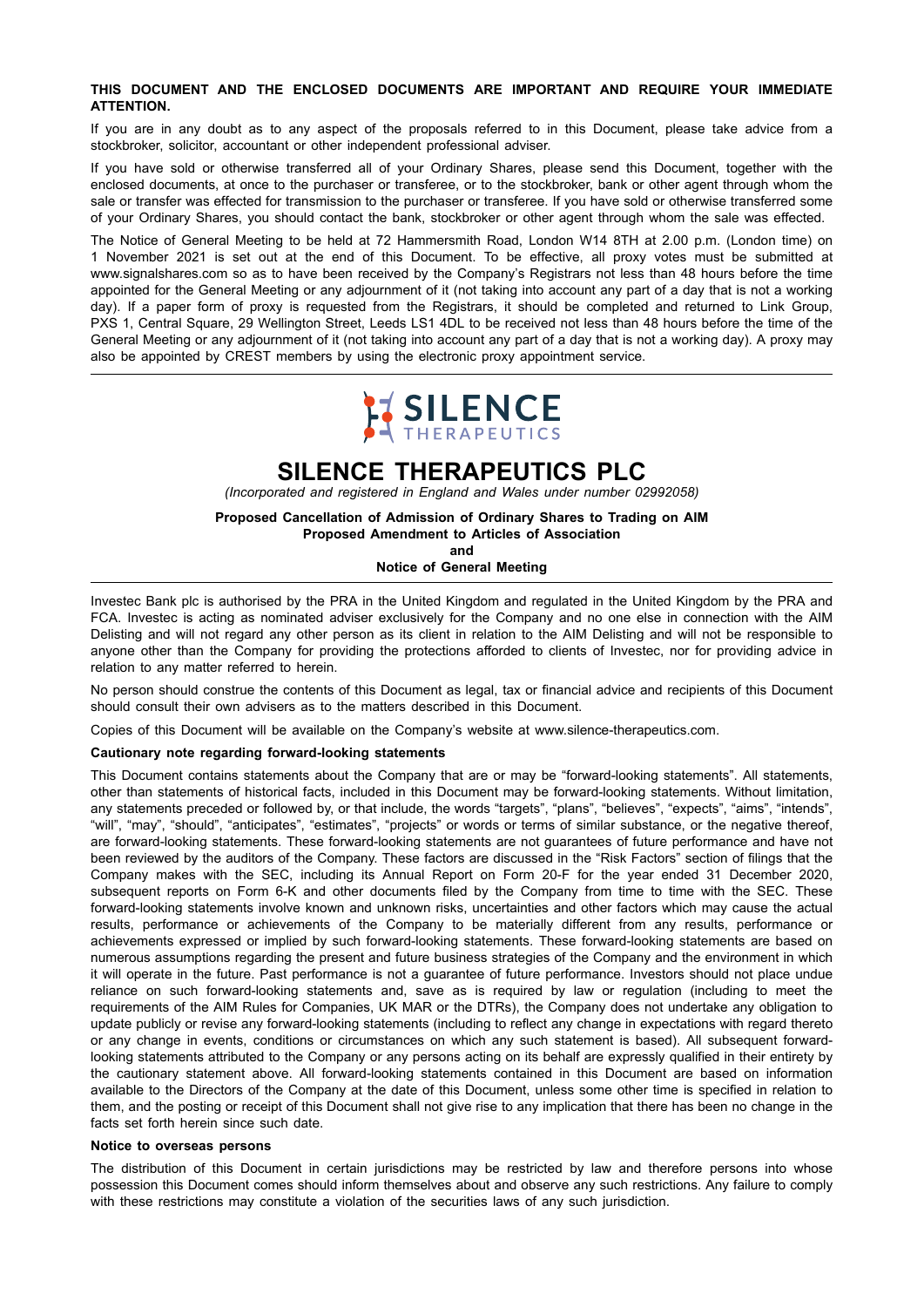## **CONTENTS**

| LETTER FROM THE CHAIRMAN OF SILENCE THERAPEUTICS PLC 4 |  |
|--------------------------------------------------------|--|
|                                                        |  |
|                                                        |  |
|                                                        |  |
|                                                        |  |
|                                                        |  |
|                                                        |  |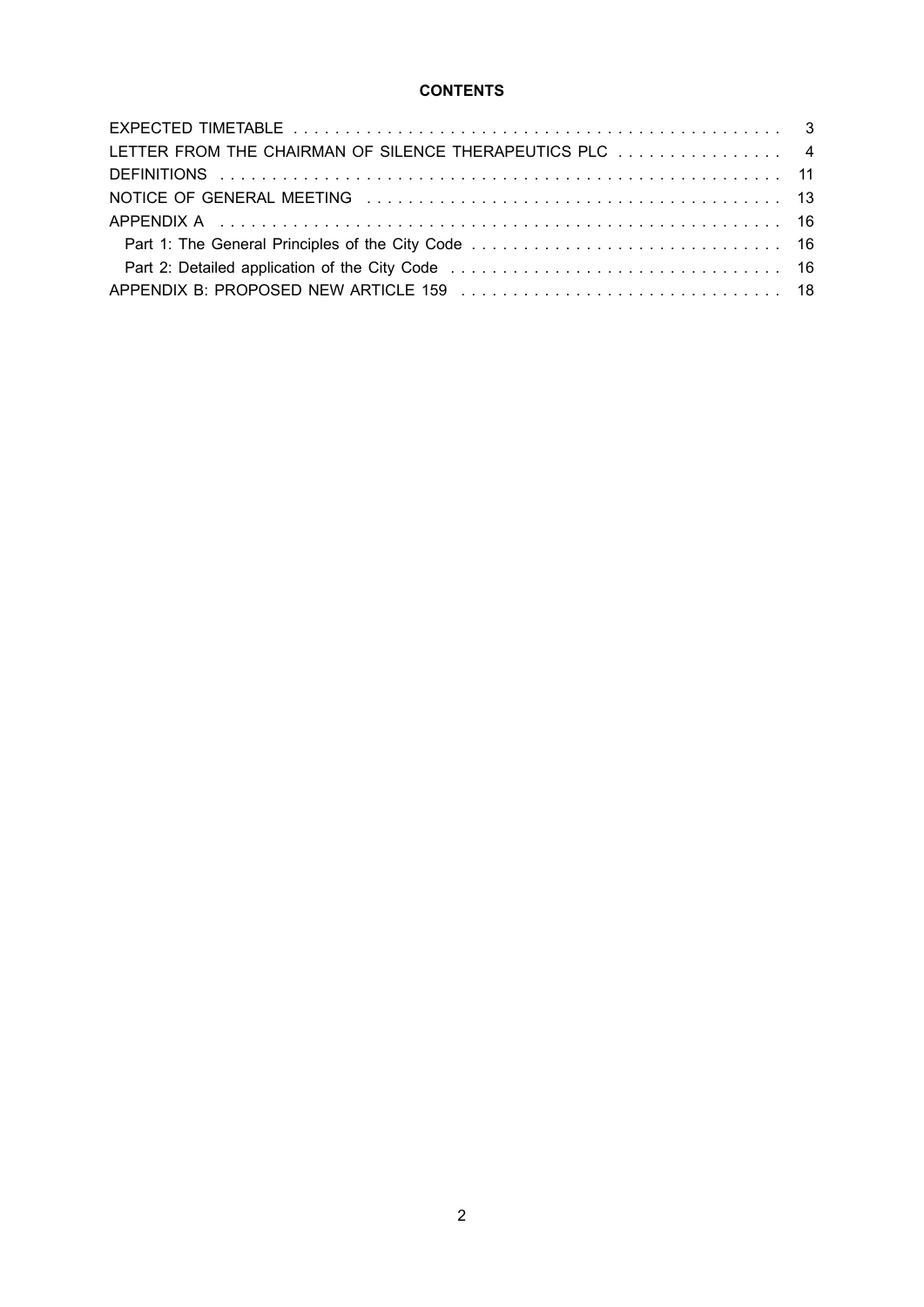## **EXPECTED TIMETABLE**

| Dispatch of this Document and the enclosed documents                                                                                                                  | 15 October 2021               |
|-----------------------------------------------------------------------------------------------------------------------------------------------------------------------|-------------------------------|
| Latest date for receipt of proxy voting instructions and (if<br>applicable) hard copy forms of proxy                                                                  | 2.00 p.m. on 28 October 2021  |
| General Meeting                                                                                                                                                       | 2.00 p.m. on 1 November 2021  |
| Last date for receipt by Link Group from certificated<br>shareholders of duly completed block transfer participation<br>request forms and original share certificates | 3 November 2021 at 1.00 p.m.  |
| Last date for receipt by The Bank of New York Mellon from<br>CREST holders of duly completed issuance forms                                                           | 17 November 2021 at 3.00 p.m. |
| Expected date of issuance of ADSs to block transfer<br>participants                                                                                                   | 24 November 2021              |
| Expected date of posting of ADS confirmations to<br>shareholders by The Bank of New York Mellon                                                                       | 24 November 2021              |
| Last day of dealings in the Ordinary Shares on AIM                                                                                                                    | 29 November 2021              |
| Cancellation of admission to trading on AIM of the Ordinary<br><b>Shares</b>                                                                                          | 30 November 2021 at 7.00 a.m. |
| $\lambda$ lata a                                                                                                                                                      |                               |

*Notes*

(1) References to time in this Document are to London time unless otherwise stated.

(2) Each of the times and dates in the above timetable are subject to change. If any of the above times and/or dates change, the revised times and/or dates will be notified to shareholders by announcement through a Regulatory Information Service.

<sup>(3)</sup> All steps after the General Meeting are dependent on the Resolutions being passed at the General Meeting. If the Resolutions are not passed at the General Meeting, all documents provided to Link Group and/or The Bank of New York Mellon in relation to the deposit of Ordinary Shares for delivery of ADSs shall be of no effect and all original share certificates will be returned to shareholders by Link Group.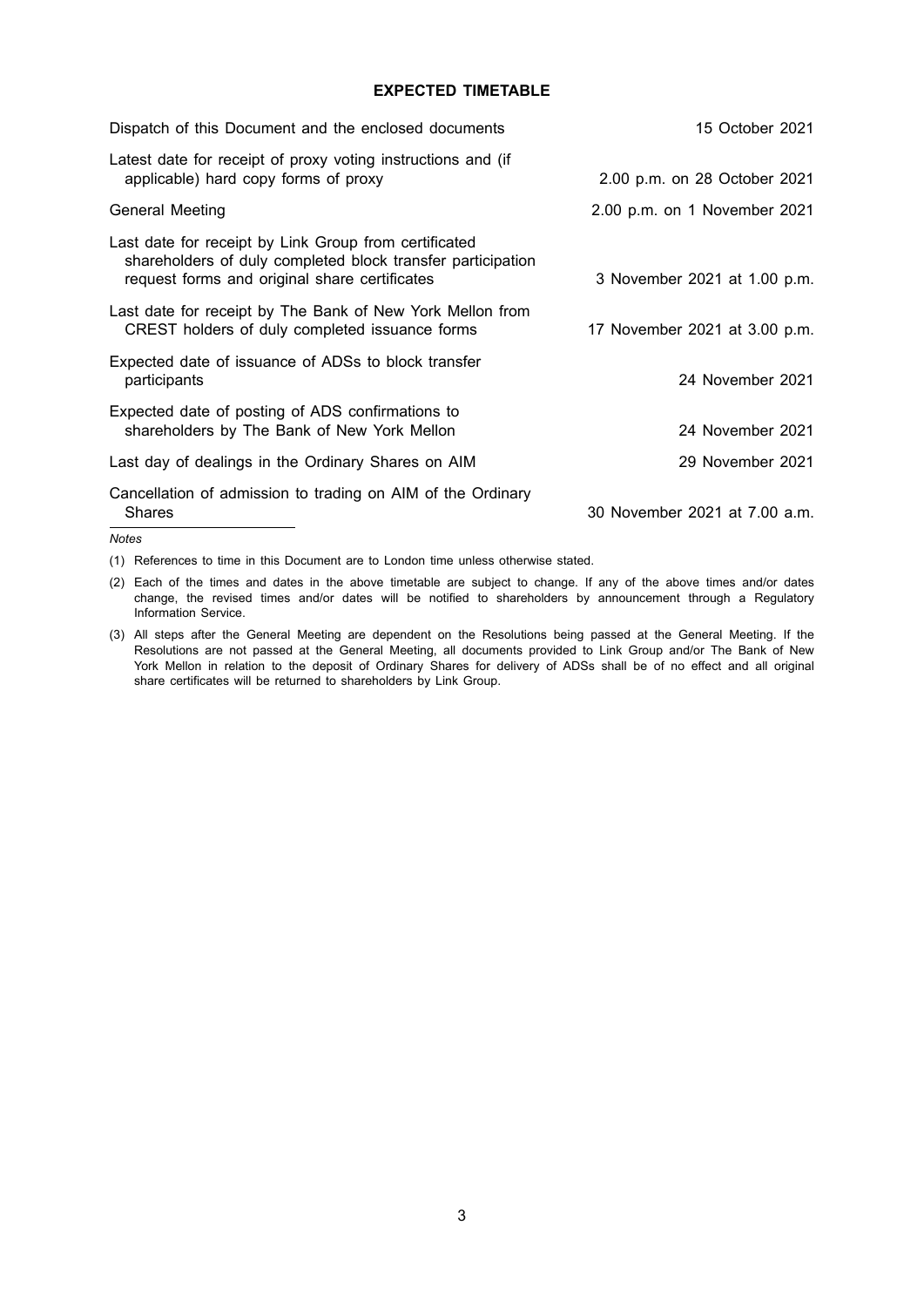

## **Letter from the Chairman of Silence Therapeutics plc**

*(Registered and incorporated in England and Wales with Company number 02992058)*

Iain Ross *(Non-Executive Chairman)* Mark Rothera *(Chief Executive Officer)* Dr. Giles Campion *(Executive Director))* Dr. Michael Davidson *(Non-Executive Director)* James Ede-Golightly *(Non-Executive Director)* Alistair Gray *(Senior Independent Non-Executive Director)* Dave Lemus *(Non-Executive Director)* Dr. Steven Romano *(Non-Executive Director)*

*Directors: Registered Office:*

*27 Eastcastle Street London W1W 8DH*

15 October 2021

#### **Proposed Cancellation of Admission of Ordinary Shares to Trading on AIM Proposed Amendment to Articles of Association and Notice of General Meeting**

Dear Shareholder,

#### 1. **Introduction**

On 15 October 2021, it was announced that the Board had resolved to cancel the admission of the Ordinary Shares to trading on AIM. Following the AIM Delisting, ADSs representing the Company's Ordinary Shares will remain listed on Nasdaq and all public trading of securities in the Company will take place on that exchange.

The purpose of this letter is to provide you with the background to and reasons for the AIM Delisting, and to explain why the Directors consider the AIM Delisting to be in the best interests of the Company and its shareholders as a whole and recommend that you vote in favour of the Resolutions at the General Meeting.

If the Resolutions are approved at the General Meeting, the AIM Delisting will take effect on 30 November 2021 and the last day of trading of Ordinary Shares on AIM will be 29 November 2021. By providing shareholders with substantial advance notice, together with clear guidance as to how to deposit Ordinary Shares for delivery of ADSs listed on Nasdaq, it is expected that shareholders who wish to deposit their Ordinary Shares will be able to do so with relative ease.

#### 2. **Background**

The Company was incorporated in 1994 and its Ordinary Shares have been admitted to trading on AIM since 1995. In September 2020, the Company undertook a direct listing of ADSs representing its Ordinary Shares on the Nasdaq Capital Market. In February 2021, the Company announced an oversubscribed private placement of ADSs for gross proceeds of approximately \$45 million. In June 2021, the Company moved its Nasdaq listing from the Nasdaq Capital Market tier to the Nasdaq Global Market tier.

As at 13 October 2021, being the last practicable date prior to the date of this Document, approximately 8.9 per cent. of the Company's Ordinary Shares are represented by ADSs tradeable on Nasdaq. All shareholders who have not already deposited their Ordinary Shares for delivery of ADSs are currently able to do so at any time. Affiliates of the Company who deposit their ordinary shares may be subject to limitations on resale of ADSs under U.S. securities law. The Company intends to file a secondary resale shelf registration statement on Form F-3, which will, upon effectiveness, give such affiliates the ability to freely resell such restricted securities without restriction

The AIM Rules for Companies require that, unless the London Stock Exchange otherwise agrees, the cancellation of a company's shares from trading on AIM requires the consent of not less than 75 per cent. of votes cast by its shareholders given in a general meeting. Notwithstanding that the Company may be able to seek the agreement of the London Stock Exchange that shareholder consent in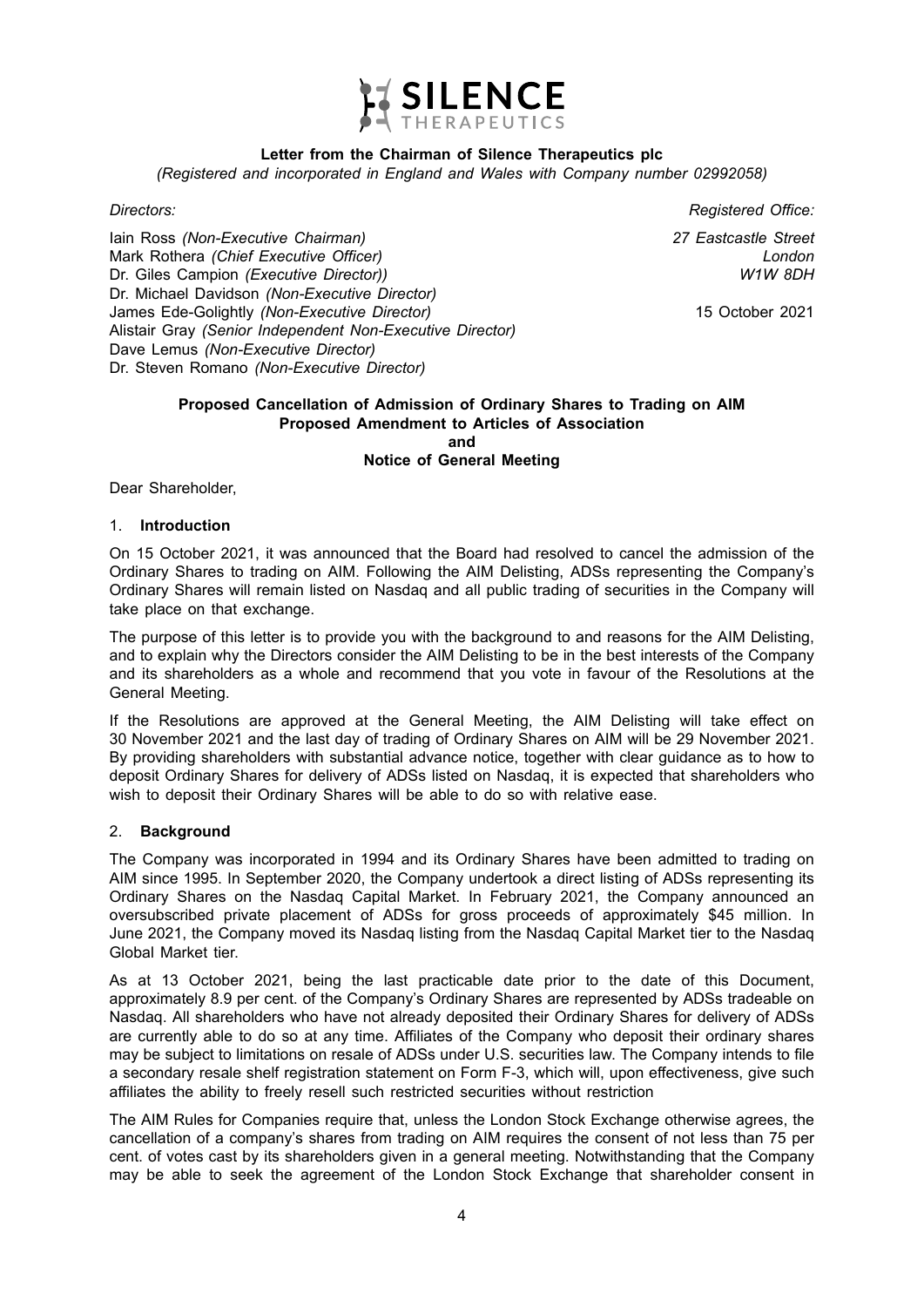general meeting is not required due to the listing of ADSs on Nasdaq, the Board has determined to seek shareholder approval for the proposed AIM Delisting.

## 3. **Reasons for the AIM Delisting**

The Board has decided to implement the AIM Delisting for the following reasons:

- The AIM Delisting is expected to further enhance the liquidity of trading in the Company's securities by combining on Nasdaq the volume of transactions from both Nasdaq and AIM.
- Having securities solely listed on Nasdaq, rather than dual-listed on Nasdaq and AIM as is the case at present, is expected to increase the willingness of US-based investors to invest in the Company's securities.
- A Nasdaq-only listing structure provides for a streamlined operation that showcases the global nature of the Company's scope and places it more clearly within the ranks of international biotechnology companies that are its true peers.
- The cost of complying with the AIM Rules for Companies is duplicative of that for complying with the Nasdaq market rules and the Company sees advantages in reducing its cost base as it progresses its clinical programmes and commercial strategy.
- Internal financial and legal staff time spent on compliance with the AIM Rules for Companies is duplicative of that required for compliance with the Nasdaq market rules.
- ADSs representing the Company's Ordinary Shares will still be tradeable on Nasdaq.

Accordingly, the Directors believe that it is no longer in the best interests of the Company or its shareholders as a whole for the Company to retain admission of its Ordinary Shares to trading on AIM.

However, the Company is providing an opportunity for shareholders to deposit their Ordinary Shares with the Company's ADS depositary in exchange for delivery of ADSs, without cost, in connection with the AIM Delisting whether prior, on, or subsequent to 30 November 2021 (being the date on which the AIM Delisting takes effect), except that the Depositary has not agreed to waive that fee with respect to more than 81,831,467 Ordinary Shares, which is the number of Ordinary Shares that were in issue but not represented by ADSs on 15 October 2021 and has not agreed to waive fees on any deposit made by the Company.

## 4. **Effect of the AIM Delisting**

If the Resolutions are passed at the General Meeting, shareholders will no longer be able to buy and sell Ordinary Shares on AIM after 29 November 2021. Holders of Ordinary Shares should read paragraph 6 (*Information for holders of Ordinary Shares*) below which explains in more detail the process of depositing Ordinary Shares for delivery of ADSs.

As a company incorporated in England and Wales, the Company will continue to be subject to the requirements of the Companies Act 2006.

Following the AIM Delisting taking effect, the Company will no longer be subject to the AIM Rules for Companies or be required to retain the services of an independent nominated adviser. The Company will also no longer be subject to the QCA Corporate Governance Code or be required to comply with the continuing obligations set out in the DTRs or, provided the Company's securities remain outside the scope of the regulation, UK MAR. In addition, the Company and its shareholders will no longer be subject to the provisions of the DTRs relating to the disclosure of changes in significant shareholdings in the Company. The Company will, however, continue to comply with all regulatory requirements for the Nasdaq listing of ADSs, including all applicable rules and regulations of the SEC.

Shareholders who continue to hold Ordinary Shares following the AIM Delisting will continue to be notified in writing of the availability of key documents on the Company's website, including publication of annual reports and annual general meeting documentation. Holders of ADSs will be able to continue to access all such information via the Silence website. Holders of Ordinary Shares and ADSs will both be eligible to receive any future dividends that may be declared.

Details of the application of the City Code to the Company following the AIM Delisting are set out in paragraph 5 (*Application of the City Code following the AIM Delisting*).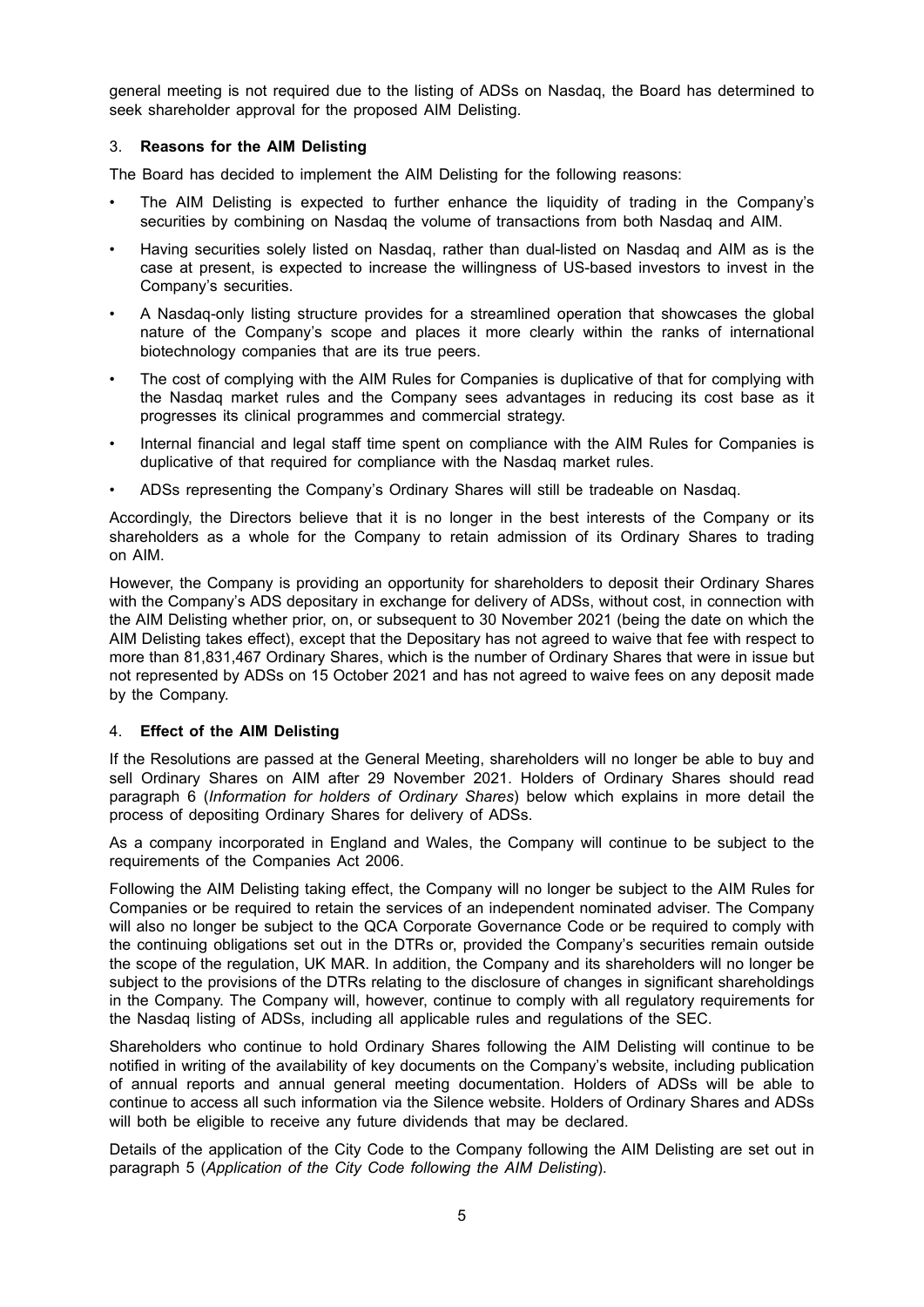Following the announcement, and effective date, of the AIM Delisting, holders of Ordinary Shares may choose to sell or otherwise dispose of their Ordinary Shares rather than deposit such Ordinary Shares for delivery of ADSs. Any such sales of Ordinary Shares, if significant, could have a negative effect on the value of the Ordinary Shares as well as the trading price of the ADSs, which could inhibit other shareholders' ability to sell or dispose of their Ordinary Shares at current trading prices.

## 5. **Application of the City Code following the AIM Delisting**

Following the AIM Delisting, as the Company will remain a public limited company incorporated in England and Wales but its securities will not be admitted to trading on a regulated market or multilateral trading facility in the United Kingdom (or a stock exchange in the Channel Islands or the Isle of Man), the City Code will only apply to the Company if it is considered by the Panel to have its place of central management and control in the United Kingdom (or the Channel Islands or the Isle of Man). This is known as the "residency test". The way in which the test for central management and control is applied for the purposes of the City Code may be different from the way in which it is applied by the United Kingdom tax authorities, HMRC. Under the City Code, the Panel looks to where the majority of the directors of the Company are resident, amongst other factors, for the purposes of determining where the Company has its place of central management and control.

The Panel has confirmed to the Company that following the AIM Delisting, based on the current composition of the Board, the City Code will continue to apply to the Company. However, the City Code could cease to apply to the Company in the future if any changes to the Board composition result in the majority of the Directors not being resident in the United Kingdom, Channel Islands and Isle of Man.

## **Shareholders should note that, if the AIM Delisting becomes effective and the City Code ceases to apply to the Company in the future, they will not receive the protections afforded by the City Code in the event that there is a subsequent offer to acquire their Silence shares.**

Brief details of the Panel, the City Code and the protections given by the City Code are described below. Before giving your approval to the AIM Delisting, you may want to take independent professional advice from an appropriate independent financial adviser.

#### *The City Code*

The City Code is issued and administered by the Panel. Silence Therapeutics plc is a company to which the City Code applies and its shareholders are accordingly entitled to the protections afforded by the City Code.

The City Code and the Panel operate principally to ensure that shareholders are treated fairly and are not denied an opportunity to decide on the merits of a takeover and that shareholders of the same class are afforded equivalent treatment by an offeror. The City Code also provides an orderly framework within which takeovers are conducted. In addition, it is designed to promote, in conjunction with other regulatory regimes, the integrity of the financial markets.

#### *The General Principles and Rules of the City Code*

The City Code is based upon a number of General Principles which are essentially statements of standards of commercial behaviour. For your information, these General Principles are set out in Part 1 of Appendix A to this Document. The General Principles apply to all transactions with which the City Code is concerned. They are expressed in broad general terms and the City Code does not define the precise extent of, or the limitations on, their application. They are applied by the Panel in accordance with their spirit to achieve their underlying purpose.

In addition to the General Principles, the City Code contains a series of Rules, of which some are effectively expansions of the General Principles and examples of their application and others are provisions governing specific aspects of takeover procedure. Although most of the Rules are expressed in more detailed language than the General Principles, they are not framed in technical language and, like the General Principles, are to be interpreted to achieve their underlying purpose. Therefore, their spirit must be observed as well as their letter. The Panel may derogate or grant a waiver to a person from the application of a Rule in certain circumstances.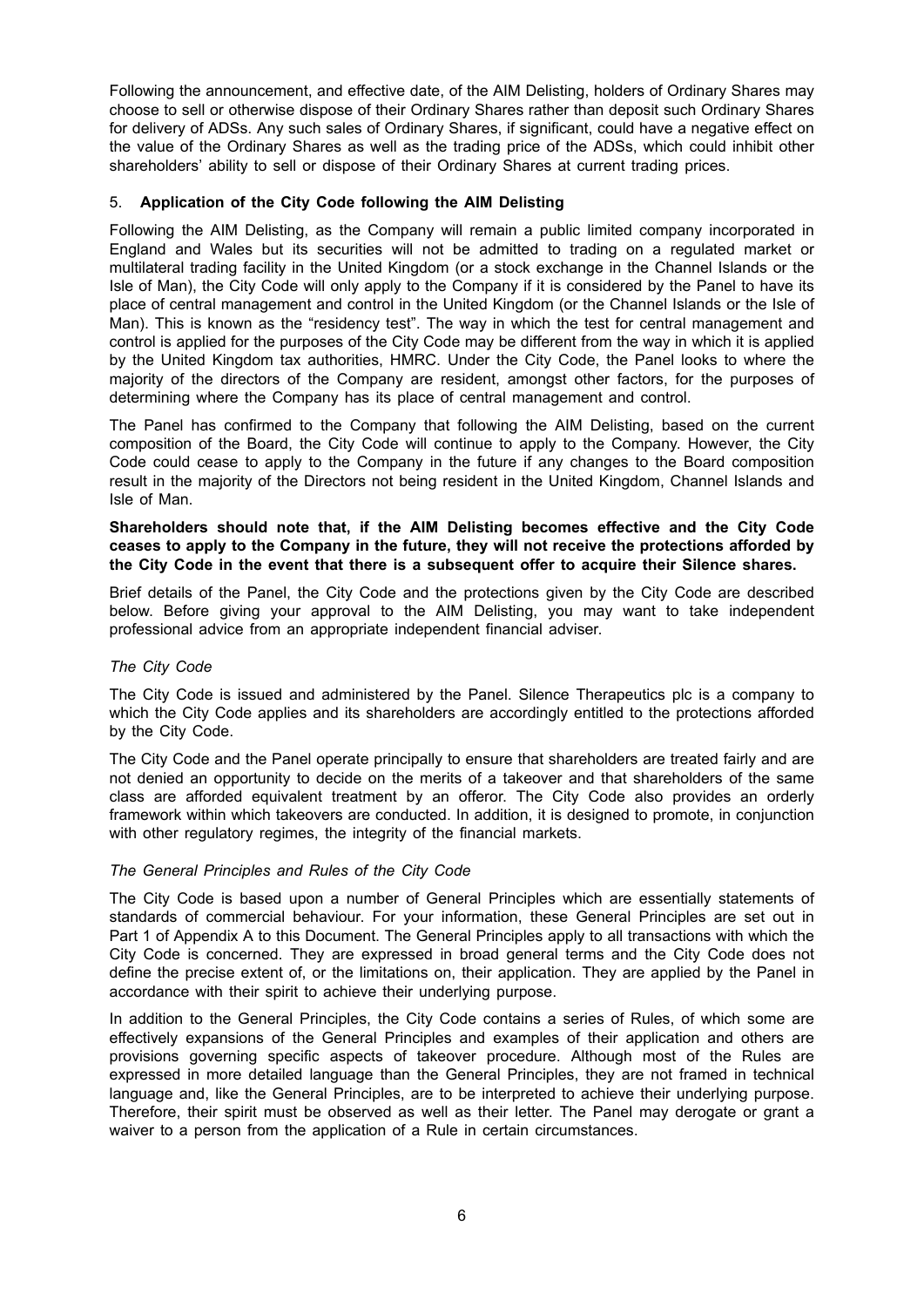## *Giving up the protection of the City Code*

A summary of key points regarding the application of the City Code to takeovers generally is set out in Part 2 of Appendix A to this Document. **You are encouraged to read this information carefully as it outlines certain important protections which you will be giving up if you agree to the AIM Delisting and the Company subsequently ceases to be subject to the City Code.**

The Board is seeking shareholder approval to an amendment to the Articles which would apply in the event that the City Code ceased to apply to the Company. Please see paragraph 10 (*Proposed amendment to the Articles*) for further details.

## 6. **Information for holders of Ordinary Shares**

If the Resolutions are passed at the General Meeting, the Company's Ordinary Shares will continue to be traded on AIM until market close (4.30 p.m. London time) on 29 November 2021. Thereafter, holders of Ordinary Shares can still hold the Ordinary Shares, but there will be no public market in the United Kingdom on which the Ordinary Shares can be traded, and the Ordinary Shares will not be tradeable on Nasdaq in this form.

To sell Ordinary Shares on a public market following the AIM Delisting, shareholders would need to deposit their Ordinary Shares for delivery of ADSs. Each ADS represents three Ordinary Shares. This deposit can be made at any time, including before the AIM Delisting, subject in all cases to the provisions of, and the limitations set forth in, the Deposit Agreement. A copy of the Deposit Agreement has been filed with the SEC under cover of a Registration Statement on Form F-1. You may obtain a copy of the Deposit Agreement from the SEC's website (www.sec.gov). Please refer to Registration Number 333-248203 when retrieving such copy.

#### **The Board considers that shareholders should consider depositing their Ordinary Shares for delivery of ADSs prior to the AIM Delisting on 30 November 2021 for the following reasons:**

- For those shareholders who hold their Ordinary Shares in certificated form and wish to deposit their Ordinary Shares for delivery of ADSs, the Company's Receiving Agent, Link Group, will facilitate, on the Company's behalf, a block transfer process. Shareholders who hold their Ordinary Shares in certificated form will find enclosed a personalised block transfer participation request form for use if they wish to deposit their Ordinary Shares for delivery of ADSs. Subject to the requisite documents being returned to Link Group by the required deadline (being 1.00 p.m. on 3 November 2021), Link Group will arrange for the relevant Ordinary Shares to be transferred to and through Link Group's CREST account to the CREST account of the Custodian, which has been appointed by the Depositary to safe keep the Ordinary Shares upon deposit, so that the Depositary can arrange to deliver the corresponding number of ADSs. The Custodian, on behalf of the Depositary, will hold all deposited Ordinary Shares in a custody account for the benefit of the holders and beneficial owners of ADSs.
- Shareholders who elect to deposit their Ordinary Shares for delivery of ADSs prior to the AIM Delisting will not incur a UK stamp duty, or SDRT, charge. However, it is expected that shareholders who elect to deposit their Ordinary Shares for delivery of ADSs following the AIM Delisting will incur a stamp duty, or SDRT, charge, at a rate of 1.5 per cent. of the market value of the Ordinary Shares being deposited, to the UK taxation authority, HMRC.
- Ordinarily, shareholders who deposit their Ordinary Shares for delivery of ADSs are charged an ADS issuance fee, by the Depositary, of up to \$5.00 per 100 ADSs or portion thereof. However, no ADS issuance fees will be charged to shareholders who elect to deposit their Ordinary Shares in connection with the AIM Delisting whether prior, on, or subsequent to 30 November 2021 (being the date on which the AIM Delisting takes effect), except that the Depositary has not agreed to waive that fee with respect to more than 81,831,467 Ordinary Shares, which is the number of Ordinary Shares that were in issue but not represented by ADSs on 15 October 2021 and has not agreed to waive fees on any deposit made by the Company.
- Ordinary Shares may be deposited for delivery of ADSs only in multiples of three Ordinary Shares. It is not possible to receive a fraction of an ADS, so in the event that the deposit is completed after the AIM Delisting, there is a risk that shareholders will be left with a small number of Ordinary Shares (up to a maximum of two shares) which cannot be deposited for delivery of ADSs. If the deposit is made before the AIM Delisting has taken effect, any residual Ordinary Shares can be sold by shareholders on AIM prior to, and including, 29 November 2021 so long as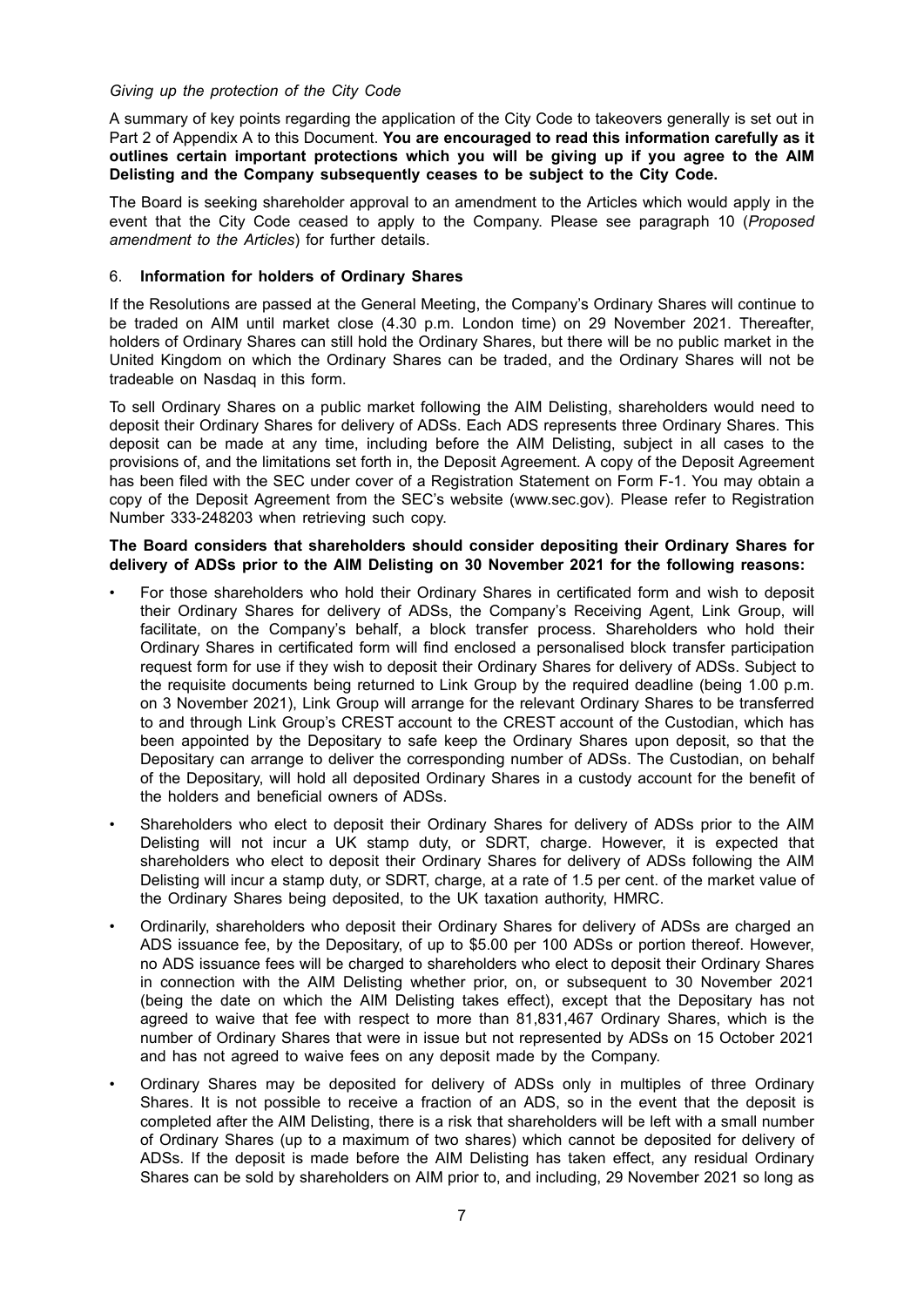those Ordinary Shares are in uncertificated form. Shareholders who hold their Ordinary Shares in certificated form may elect to donate their residual shares to the charity Share Gift by making that election on their personalised block transfer participation request form.

Shareholders who do not elect to participate in the block transfer process can utilise the services of a broker who is able to facilitate deposits of Ordinary Shares at the shareholder's convenience.

#### **Shareholders whose Ordinary Shares are held in uncertificated form in CREST and who wish to deposit their Ordinary Shares for delivery of ADSs, should contact their broker without delay to request that their Ordinary Shares are deposited.**

### **Silence advises holders of Ordinary Shares to seek independent financial advice regarding the AIM Delisting and the deposit of their Ordinary Shares for delivery ADSs.**

Information on the process to deposit Ordinary Shares for delivery of ADSs and the forms to be completed accompany this Document. The information and forms, and contacts at the Company's Receiving Agent, Link Group, in respect of completion of the block transfer participation request form for certificated holders, and the Company's ADS depositary, The Bank of New York Mellon, are included on Silence's website at www.silence-therapeutics.com.

**If the Resolutions are not passed at the General Meeting, all documents provided to Link Group and/or The Bank of New York Mellon in relation to the deposit of Ordinary Shares for delivery of ADSs shall be of no effect and all original share certificates will be returned to shareholders by Link Group.**

## 7. **UK tax treatment**

Many investors purchase AIM-quoted shares because they are classed as unlisted/unquoted securities which may qualify individuals who are UK tax resident and UK domiciled for relief from inheritance taxation and certain other preferential tax benefits. Silence cannot and does not provide any form of taxation advice to shareholders and therefore shareholders are strongly advised to seek their own taxation advice to confirm the consequences of continuing to hold unlisted Ordinary Shares or depositing Ordinary Shares for delivery of ADSs.

The following summary does not constitute legal or tax advice and is not exhaustive. The Company's understanding of the current position for UK individuals who are UK domiciled for relevant tax purposes is as follows but it should be noted that the position on certain points is not free from uncertainty and that the Company has not taken steps to confirm the current position with HMRC. Therefore, the following should not be relied upon by shareholders without taking further advice (and the Company accepts no liability in respect of any such reliance on any information provided herein on taxation matters):

- The AIM Delisting should not prevent the Ordinary Shares from qualifying as unlisted/unquoted securities for the purposes of certain specific UK tax rules (notably, the UK inheritance tax business property relief rules). Accordingly, it is expected that HMRC should accept that those shareholders who elect to continue to hold unlisted Ordinary Shares should continue to be regarded as holding unlisted/unquoted securities under those same rules.
- Under HMRC's stated practice those shareholders who elect to deposit their holdings of Ordinary Shares for delivery of Nasdaq-listed ADSs should not be considered as disposing of the Ordinary Shares for UK capital gains tax purposes when transferring the shares to the Company's ADS depositary, The Bank of New York Mellon, in exchange for issue of ADSs on the basis that the shareholder retains beneficial ownership of the Ordinary Shares.

Shareholders who elect to deposit their holdings of Ordinary Shares for delivery of Nasdaq-listed ADSs prior to the AIM Delisting should not incur a stamp duty, or SDRT, charge. It is expected that shareholders who elect to deposit their holdings of Ordinary Shares for delivery of Nasdaq-listed ADSs following the AIM Delisting will incur a stamp duty, or SDRT, charge at the rate of 1.5 per cent. of the market value of the Ordinary Shares being deposited.

## **It is strongly recommended that shareholders obtain appropriate professional advice in respect of these and other taxes.**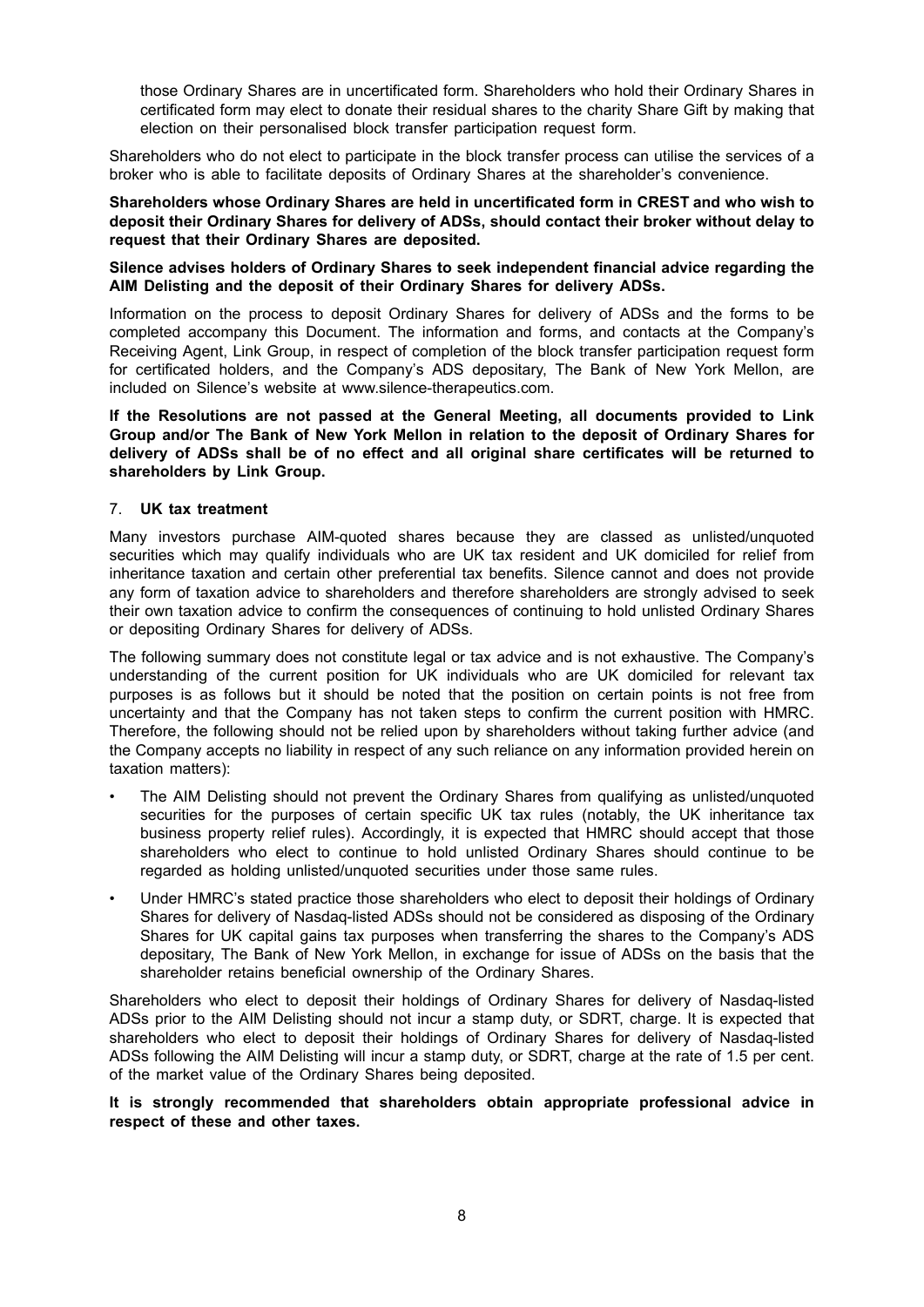## 8. **Further information in relation to the AIM Delisting**

The Board believes that the proposed AIM Delisting is an appropriate next step for the Company and is in the best interests of shareholders as a whole. Further information about the process required to deposit Ordinary Shares for delivery of ADSs tradeable on Nasdaq, together with a set of Frequently Asked Questions, accompany this Document.

## 9. **Action to be taken to deposit Ordinary Shares for delivery of ADSs**

**Shareholders are reminded that the Company's Ordinary Shares will continue to be traded on AIM until market close (4.30 p.m. London time) on 29 November 2021. Any shareholder holding Ordinary Shares in certificated form who wishes to deposit their holding of Ordinary Shares for delivery of Nasdaq-listed ADSs prior to the AIM Delisting must submit their block transfer participation request form accompanying this letter and their original share certificate(s) to** Link Group, so as to be received by Link Group by no later than 1.00 p.m. on 3 November 2021 **in accordance with the instructions in the form.**

**Any shareholder holding shares in CREST who wishes to deposit their holding of Ordinary Shares for delivery of Nasdaq-listed ADSs prior to the AIM Delisting should contact their broker as soon as possible to deposit their Ordinary Shares.**

**If the Resolutions are passed at the General Meeting, after AIM market close on 29 November 2021, holders of Ordinary Shares can still hold the Ordinary Shares, but there will be no public market in the United Kingdom on which the Ordinary Shares can be traded. It is expected that shareholders who elect to deposit their holdings of Ordinary Shares for delivery of Nasdaqlisted ADSs following the AIM Delisting will incur a stamp duty, or SDRT, charge at the rate of 1.5 per cent. of the market value of the Ordinary Shares being deposited.**

**If the Resolutions are not passed at the General Meeting, all documents provided to Link Group and/or The Bank of New York Mellon in relation to the deposit of Ordinary Shares for delivery of ADSs shall be of no effect and all original share certificates will be returned to shareholders by Link Group.**

Existing holders of ADSs not also holding Ordinary Shares do not need to take any action in connection with the AIM Delisting.

In respect of any queries regarding completion of the block transfer participation request form, a shareholder assistance advice line is being operated by the Company's Receiving Agent, Link Group, which can be accessed by all shareholders on 0371 664 0321. Calls are charged at the standard geographic rate and will vary by provider. Calls from outside the UK will be charged at the applicable international rate. Lines are open 9.00 a.m. to 5.30 p.m., Monday to Friday, excluding public holidays in England and Wales.

In respect of any queries regarding the deposit of Ordinary Shares for delivery of ADSs, please contact the Company's depositary, The Bank of New York Mellon on 00353 1 900 3467. Calls are charged at the applicable international rate and will vary by provider. Lines are open 9.00 a.m. to 5.30 p.m., Monday to Friday, excluding public holidays in Ireland.

#### 10. **Proposed amendment to the Articles**

The Board has approved a proposed amendment to the Articles which would insert a new article 159 which would apply in the event that the City Code were no longer to apply to the Company. Article 159 includes certain takeover protections so that the Company is able to defend itself and its shareholders from hostile takeovers. An ordinary resolution will be put to shareholders at each annual general meeting, starting with the annual general meeting in 2022, as to whether article 159 should continue to apply for the period until the next following annual general meeting.

The full text of article 159 is set out in Appendix B to this Document.

#### 11. **Details of the General Meeting and action to be taken in respect of the General Meeting**

A notice convening the General Meeting, which is to be held at 72 Hammersmith Road, London W14 8TH at 2.00 p.m. (London time) on 1 November 2021 is set out at the end of this Document. At the General Meeting, Resolutions 1 and 2 will be proposed as special resolutions.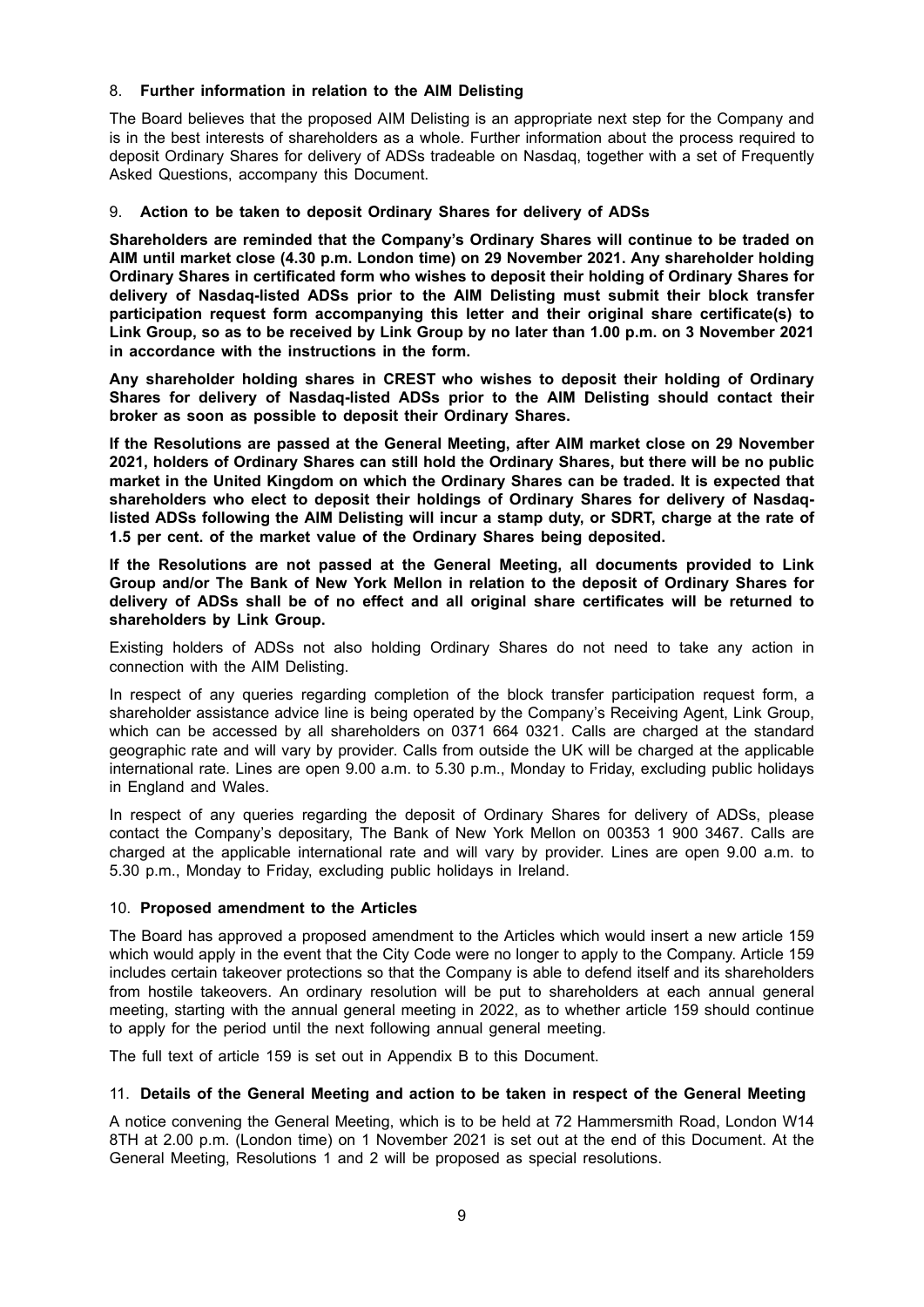Resolution 1 will be proposed as a special resolution to approve the cancellation of the admission to trading on AIM of the Ordinary Shares and to authorise the Directors to take all action reasonable or necessary to effect such cancellation.

Resolution 2 will be proposed as a special resolution, conditional on the passing of Resolution 1 and with effect from the conclusion of the meeting, to amend the articles of association of the Company by the addition of a new article 159 in the form set out in Appendix B to this Document.

At the time of publication of the Notice of General Meeting, it is anticipated that the General Meeting will proceed as an open meeting. However, given ongoing uncertainty, and bearing in mind the broader public health considerations and for the safety of others, the Board will continue to monitor government guidance in relation to the COVID-19 pandemic, and if any changes to the arrangements set out in this Document are required, this will be communicated via a regulatory information service and the Company's website.

A shareholder entitled to attend and vote at the General Meeting may appoint one or more proxies to exercise all or any of such shareholder's rights to attend, speak and vote at the General Meeting. A proxy need not be a shareholder of the Company but must attend the General Meeting for the shareholder's vote to be counted.

To be effective, the proxy vote must be submitted at www.signalshares.com so as to have been received by the Company's Registrars not less than 48 hours before the time appointed for the General Meeting or any adjournment of it (not taking into account any part of a day that is not a working day).

If a paper form of proxy is requested from the Registrars, it should be completed and returned to Link Group, PXS 1, Central Square, 29 Wellington Street, Leeds LS1 4DL to be received not less than 48 hours before the time of the General Meeting or any adjournment of it (not taking into account any part of a day that is not a working day).

A proxy may also be appointed by CREST members, by using the CREST electronic proxy appointment service. Further details are set out in the notes to the Notice of General Meeting.

## 12. **Directors' recommendation and voting intentions**

The Directors consider the AIM Delisting and the amendment to the Articles to be in the best interests of the Company and its shareholders as a whole and accordingly unanimously recommend that the shareholders vote in favour of the Resolutions to be proposed at the General Meeting as they intend to do in respect of their own beneficial holdings amounting, in aggregate, to 165,593 Ordinary Shares, representing approximately 0.2 per cent of the issued share capital of the Company as at 13 October 2021, the last practicable date prior to the publication of this Document.

Your faithfully,

**Iain Ross** *Chairman*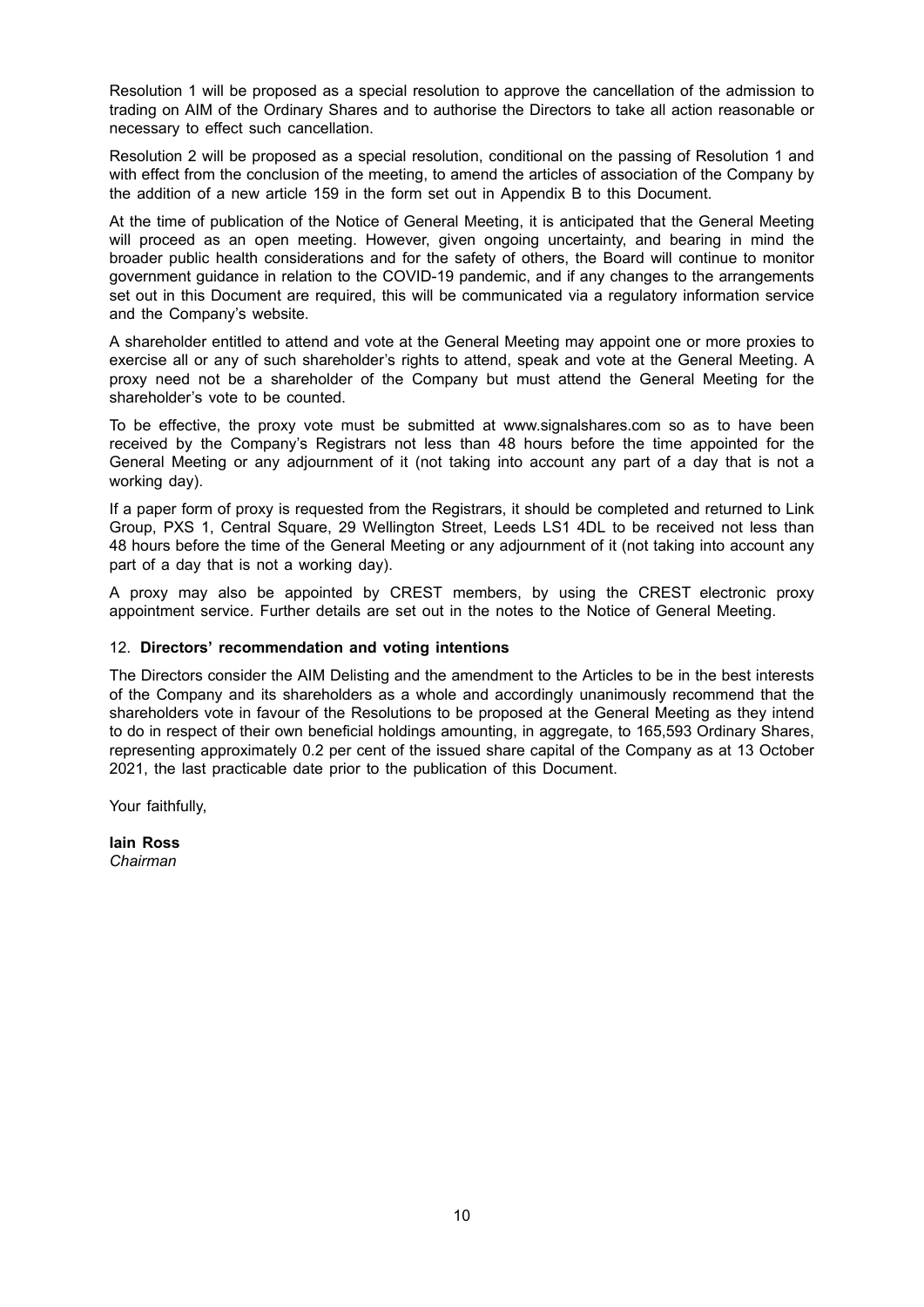## **DEFINITIONS**

| ADSs                                                           | American Depositary Shares, each representing three Ordinary<br>Shares;                                                                                                                                                       |
|----------------------------------------------------------------|-------------------------------------------------------------------------------------------------------------------------------------------------------------------------------------------------------------------------------|
| AIM                                                            | AIM, a market operated by the London Stock Exchange;                                                                                                                                                                          |
| AIM Delisting                                                  | the cancellation of the admission of the Ordinary Shares to trading<br>on AIM;                                                                                                                                                |
| AIM Rules for Companies                                        | the rules and guidance for companies whose shares are admitted<br>to trading on AIM entitled "AIM Rules for Companies" published by<br>the London Stock Exchange as amended from time to time;                                |
| Articles                                                       | the articles of association of the Company in force as at the date of<br>this Document;                                                                                                                                       |
| Circular or Document                                           | this circular prepared in relation to the AIM Delisting and the<br>General Meeting;                                                                                                                                           |
| City Code                                                      | the City Code on Takeovers and Mergers;                                                                                                                                                                                       |
| <b>Company or Silence Albument Company or Silence Albument</b> | Silence Therapeutics plc;                                                                                                                                                                                                     |
| <b>CREST</b>                                                   | the computerised settlement system to facilitate transfer of title to<br>or interest in securities in uncertificated form operated by Euroclear<br>UK & International Limited;                                                |
| Custodian                                                      | The Bank of New York Mellon, acting through an office located in<br>the UK:                                                                                                                                                   |
| Deposit Agreement                                              | the New York law governed deposit agreement dated 4 September<br>2020 between the Company, the Depositary and all holders and<br>beneficial owners of ADSs issued thereunder;                                                 |
| Depositary                                                     | The Bank of New York Mellon;                                                                                                                                                                                                  |
| Directors or Board                                             | the directors of the Company as at the date of this Document<br>whose names are lain Ross, Mark Rothera, Dr. Giles Campion,<br>Dr. Michael Davidson, James Ede-Golightly, Alistair Gray, Dave<br>Lemus and Dr. Steven Romano; |
| DTRS                                                           | the Disclosure Guidance and Transparency Rules of the FCA;                                                                                                                                                                    |
| $FCA$ ,                                                        | the Financial Conduct Authority;                                                                                                                                                                                              |
| General Meeting                                                | the General Meeting of the Company, notice of which is set out at<br>the end of this Document;                                                                                                                                |
| HMRC                                                           | Her Majesty's Revenue & Customs;                                                                                                                                                                                              |
| Invested                                                       | Investec Bank plc, the Company's nominated adviser;                                                                                                                                                                           |
| London Stock Exchange                                          | London Stock Exchange plc;                                                                                                                                                                                                    |
| Nasdaq                                                         | the Nasdaq Global Market;                                                                                                                                                                                                     |
| Notice of General Meeting                                      | the notice convening the General Meeting as set out at the end of<br>this Document;                                                                                                                                           |
| <b>Ordinary Shares</b>                                         | ordinary shares of £0.05 each in the capital of the Company;                                                                                                                                                                  |
| Panel                                                          | the Panel on Takeovers and Mergers;                                                                                                                                                                                           |
| <b>PRA</b>                                                     | the Prudential Regulation Authority;                                                                                                                                                                                          |
| Receiving Agent                                                | Link Market Services Limited, trading as Link Group;                                                                                                                                                                          |
| Registrars                                                     | Link Market Services Limited, trading as Link Group;                                                                                                                                                                          |
| <b>Resolutions</b>                                             | the resolutions to be proposed at the General Meeting as set out in<br>the Notice of General Meeting;                                                                                                                         |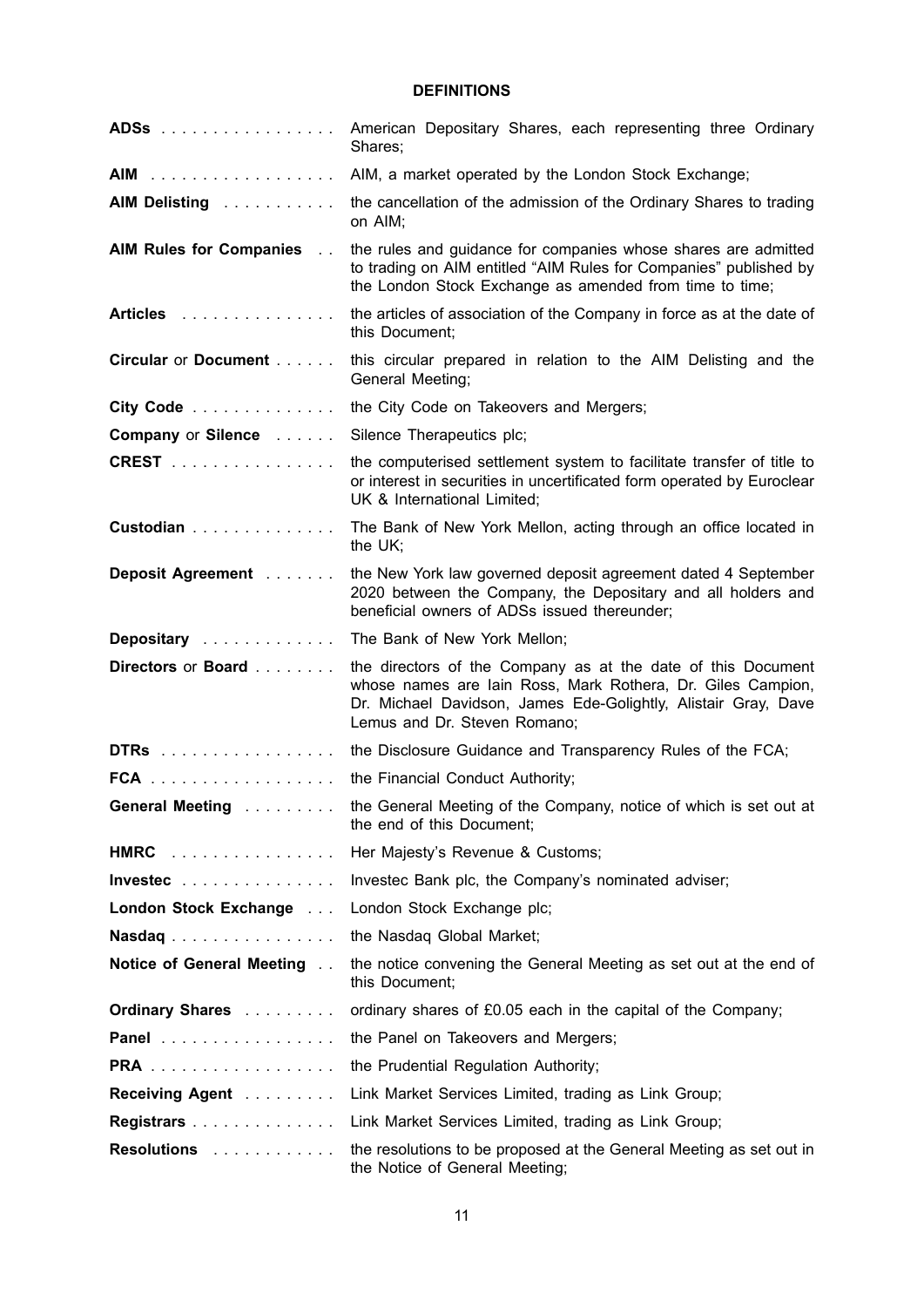|                                                                   | <b>Securities Act</b> the U.S. Securities Act of 1933, as amended;                                                                                               |
|-------------------------------------------------------------------|------------------------------------------------------------------------------------------------------------------------------------------------------------------|
|                                                                   | <b>SEC</b> the U.S. Securities and Exchange Commission;                                                                                                          |
| <b>SDRT</b> stamp duty reserve tax;                               |                                                                                                                                                                  |
|                                                                   | <b>UK</b> or <b>United Kingdom</b> the United Kingdom of Great Britain and Northern Ireland;                                                                     |
|                                                                   | <b>UK MAR</b> Regulation (EU) No.596/2014 which forms part of domestic law in<br>the United Kingdom pursuant to the European Union (Withdrawal)<br>Act 2018: and |
| <b>U.S.</b> or <b>United States</b> the United States of America. |                                                                                                                                                                  |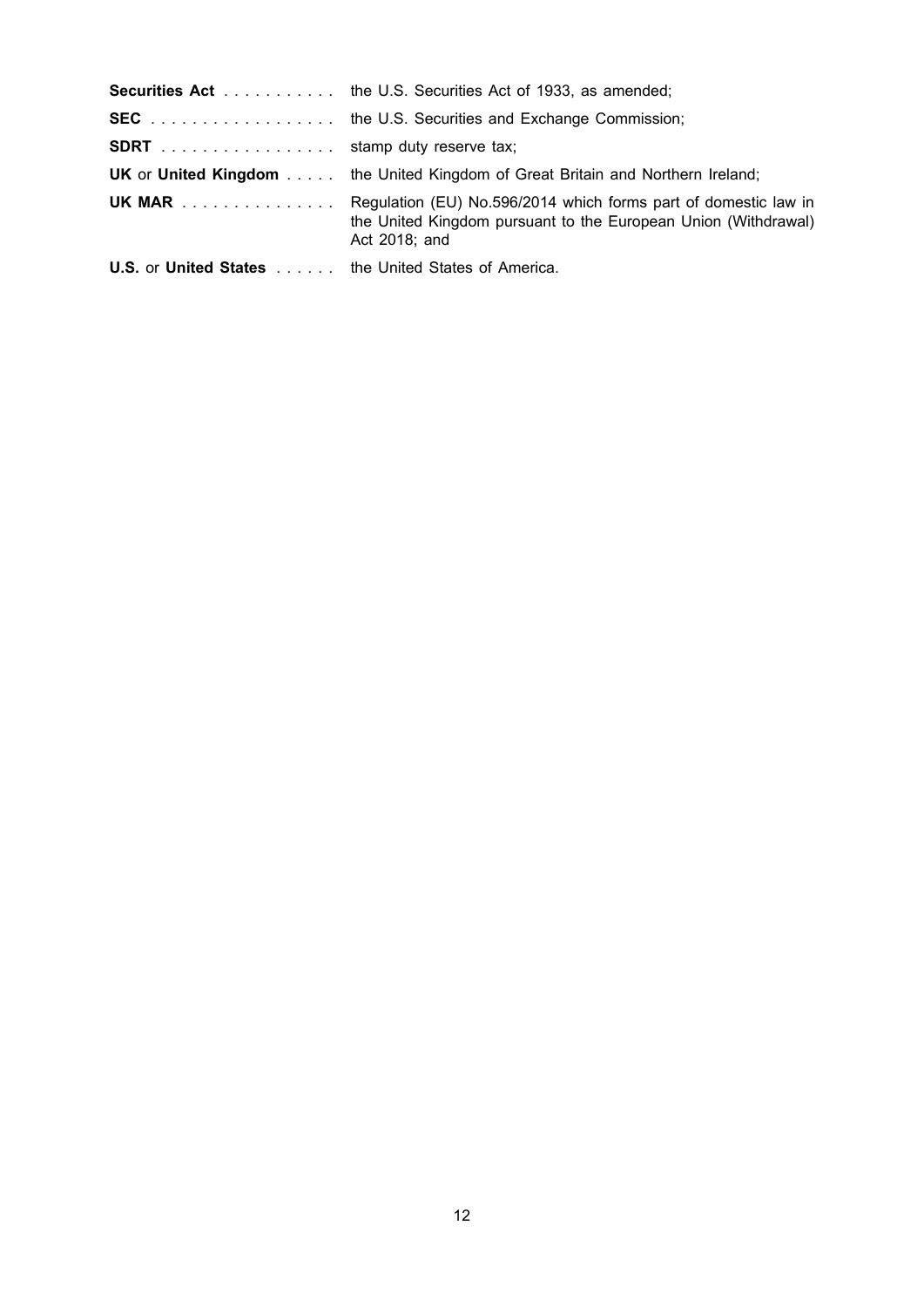## **NOTICE OF GENERAL MEETING**

#### **SILENCE THERAPEUTICS PLC**

#### *(incorporated and registered in England and Wales with registered number 02992058)*

**NOTICE IS HEREBY GIVEN** that a General Meeting of Silence Therapeutics plc (the "**Company**") will be held at 72 Hammersmith Road, London W14 8TH at 2.00 p.m. (London time) on 1 November 2021 to consider, and if thought fit, pass the following resolutions which will be proposed as special resolutions.

Unless the context requires otherwise, words and expressions defined in the Circular from the Company to its shareholders dated 15 October 2021, of which this notice forms part, have the same meanings when used in this notice.

#### **SPECIAL RESOLUTIONS**

- 1. **THAT**, in accordance with Rule 41 of the AIM Rules for Companies, the cancellation of the admission to trading on AIM of the ordinary shares of £0.05 each in the capital of the Company be and is hereby approved and the directors of the Company be authorised to take all action reasonable or necessary to effect such cancellation.
- 2. **THAT**, conditional on the passing of Resolution 1 and with effect from the conclusion of the meeting, the articles of association of the Company be amended by the addition of a new article 159 in the form set out in Appendix B to the Circular of which this notice forms part.

15 October 2021

By order of the Board

Registered Office: 27 Eastcastle Street London W1W 8DH United Kingdom

Barbara Ruskin *Company Secretary*

## *Notes:*

#### **Proxies**

- 1. A member of the Company entitled to attend and vote at the meeting may appoint one or more proxies to exercise all or any of the member's rights to attend, speak and vote at the meeting. A proxy need not be a member of the Company but must attend the meeting for the member's vote to be counted. If a member appoints more than one proxy to attend the meeting, each proxy must be appointed to exercise the rights attached to a different share or shares held by the member. If a member wishes to appoint more than one proxy, they may do so at www.signalshares.com.
- 2. To be effective, the proxy vote must be submitted at www.signalshares.com so as to have been received by the Company's Registrars not less than 48 hours before the time appointed for the meeting or any adjournment of it (not taking into account any part of a day that is not a working day). By registering on the Signal shares portal at www.signalshares.com, you can manage your shareholding, including:
	- casting your vote;
	- changing your dividend payment instruction; and
	- updating your address and selecting your communication preference.

Any power of attorney or other authority under which the proxy is submitted (or a duly certified copy of that power of attorney or other authority) must be returned to the Company's Registrars, Link Group, PXS 1, Central Square, 29 Wellington Street, Leeds LS1 4DL not less than 48 hours before the time appointed for the meeting or any adjournment of it (not taking into account any part of a day that is not a working day). If a paper form of proxy is requested from the Registrars, it should be completed and returned to Link Group, PXS 1, Central Square, 29 Wellington Street, Leeds LS1 4DL to be received not less than 48 hours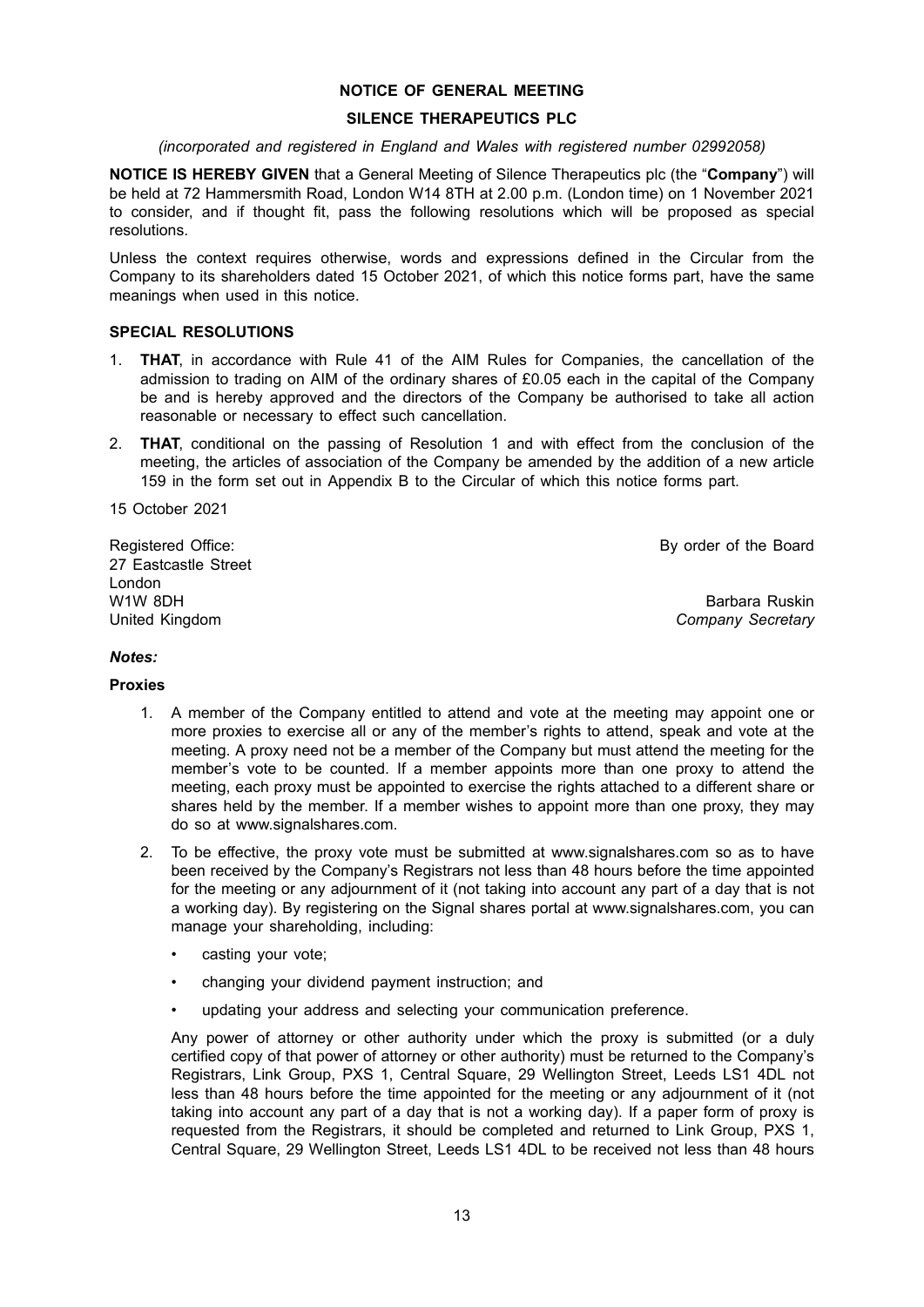before the time of the meeting or any adjournment of it (not taking into account any part of a day that is not a working day).

- 3. Members who intend to appoint more than one proxy can obtain additional forms of proxy from Link Group. The forms of proxy should be returned in the same envelope and each should indicate that it is one of more than one appointment being made.
- 4. Where more than one joint member purports to appoint a proxy in respect of the same shares, only the appointment by the most senior member will be accepted as determined by the order in which the names appear in the Company's register of members.
- 5. A vote withheld is not a vote in law, which means that the vote will not be counted in the calculation of votes for or against the resolution. The number of votes withheld will however be calculated and recorded, but disregarded in calculating the number of votes for or against each resolution.
- 6. If you need help with voting online, or require a paper proxy form, please contact the Company's Registrars, Link Group, by email at enquiries@linkgroup.co.uk, or you may call Link Group on 0371 664 0391. Calls are charged at the standard geographic rate and will vary by provider. Calls outside the United Kingdom will be charged at the applicable international rate. Link Group is open between 9.00 a.m. and 5.30 p.m. (London time), Monday to Friday excluding public holidays in England and Wales.
- 7. Submission of a proxy vote shall not preclude a member from attending and voting in person at the meeting in respect of which the proxy is appointed or at any adjournment thereof.
- 8. CREST members who wish to appoint a proxy or proxies through the CREST electronic proxy appointment service may do so for the meeting and any adjournment(s) thereof by using the procedures described in the CREST Manual. CREST personal members or other CREST sponsored members, and those CREST members who have appointed a voting service provider(s), should refer to their CREST sponsor or voting service provider(s), who will be able to take the appropriate action on their behalf.
- 9. In order for a proxy appointment or instruction made using the CREST service to be valid, the appropriate CREST message (a "CREST Proxy Instruction") must be properly authenticated in accordance with Euroclear UK & International Limited's specifications and must contain the information required for such instruction, as described in the CREST Manual (available via www.euroclear.com/CREST). The message, regardless of whether it constitutes the appointment of a proxy, or is an amendment to the instruction given to a previously appointed proxy, must, in order to be valid, be transmitted so as to be received by the Company's Registrars (ID: RA10) by the latest time(s) for receipt of proxy appointments specified in Note 2 above. For this purpose, the time of receipt will be taken to be the time (as determined by the time stamp applied to the message by the CREST Application Host) from which the issuer's agent is able to retrieve the message by enquiry to CREST in the manner prescribed by CREST. After this time, any change of instructions to proxies appointed through CREST should be communicated to the appointee through other means.
- 10. CREST members and, where applicable, their CREST sponsors or voting service providers should note that Euroclear UK & International Limited does not make available special procedures in CREST for any particular messages. Normal system timings and limitations will therefore apply in relation to the input of CREST Proxy Instructions. It is the responsibility of the CREST member concerned to take (or, if the CREST member is a CREST personal member or sponsored member or has appointed a voting service provider(s), to procure that his CREST sponsor or voting service provider(s) take(s)) such action as shall be necessary to ensure that a message is transmitted by means of the CREST system by any particular time. In this connection, CREST members and, where applicable, their CREST sponsors or voting service providers are referred, in particular, to those sections of the CREST Manual concerning practical limitations of the CREST system and timings (www.euroclear.com/ CREST).
- 11. The Company may treat as invalid a CREST Proxy Instruction in the circumstances set out in Regulation 35(5)(a) of the Uncertificated Securities Regulations 2001 (as amended).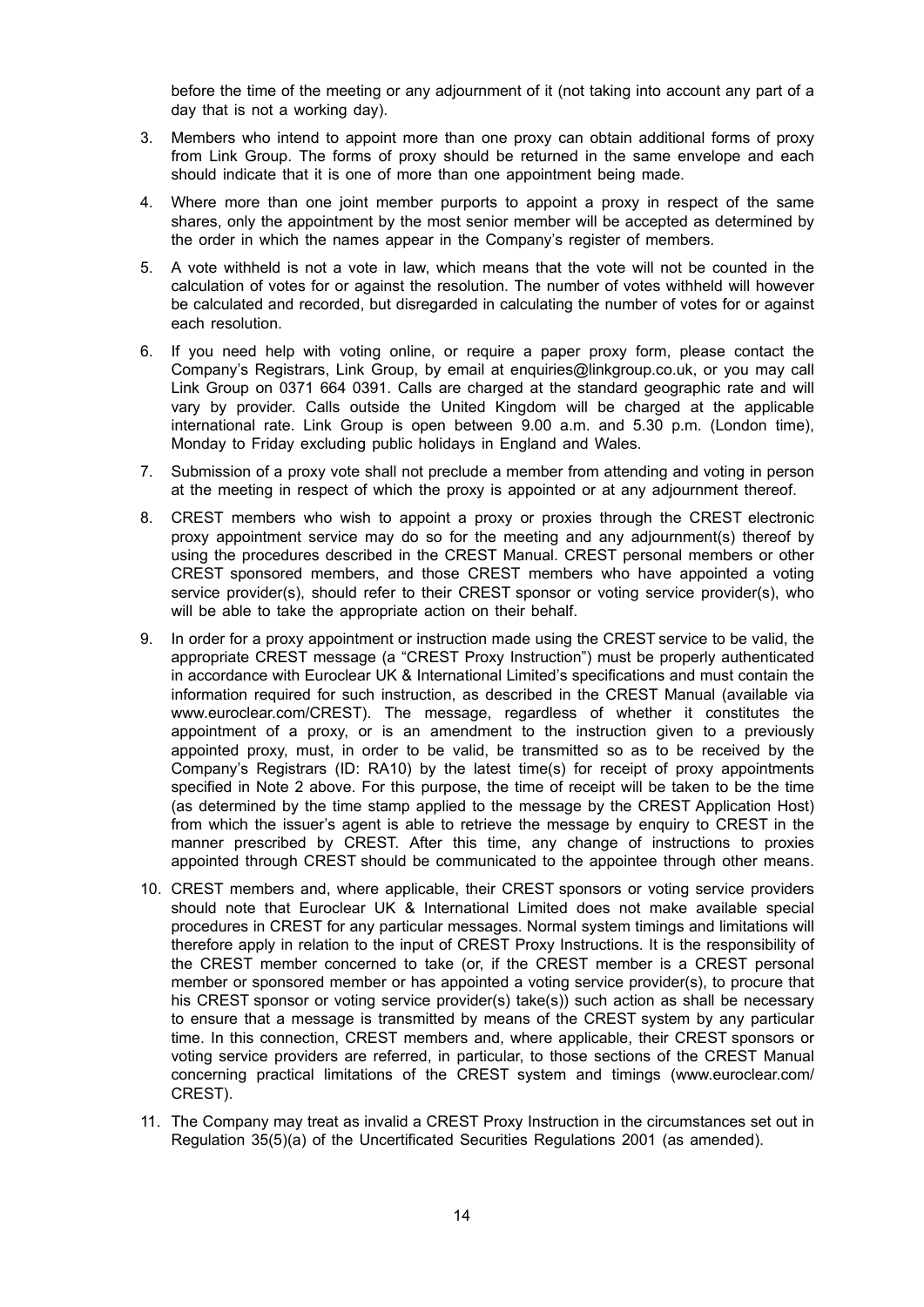#### **Entitlement to attend and vote**

12. Pursuant to Regulation 41(1) of the Uncertificated Securities Regulations 2001 (as amended), the Company has specified that only those members registered on the register of members of the Company at close of business on 28 October 2021 (the "Specified Time") (or, if the meeting is adjourned to a time more than 48 hours after the Specified Time, by close of business on the day which is two days prior to the time of the adjourned meeting) shall be entitled to attend and vote at the meeting in respect of the number of shares registered in their name at that time. If the meeting is adjourned to a time not more than 48 hours after the Specified Time, that time will also apply for the purpose of determining the entitlement of members to attend and vote (and for the purposes of determining the number of votes they may cast) at the adjourned meeting. Changes to the register of members after the relevant deadline shall be disregarded in determining the rights of any person to attend and vote at the meeting.

#### **Corporate Representatives**

13. Any corporation which is a member can appoint one or more corporate representatives who may exercise on its behalf all of its powers as a member provided that they do not do so in relation to the same shares.

#### **Communication**

14. You may not use any electronic address (within the meaning of Section 333(4) of the Companies Act) provided in this Notice of General Meeting (or in any related documents including the form of proxy) to communicate with the Company for any purposes other than those expressly stated.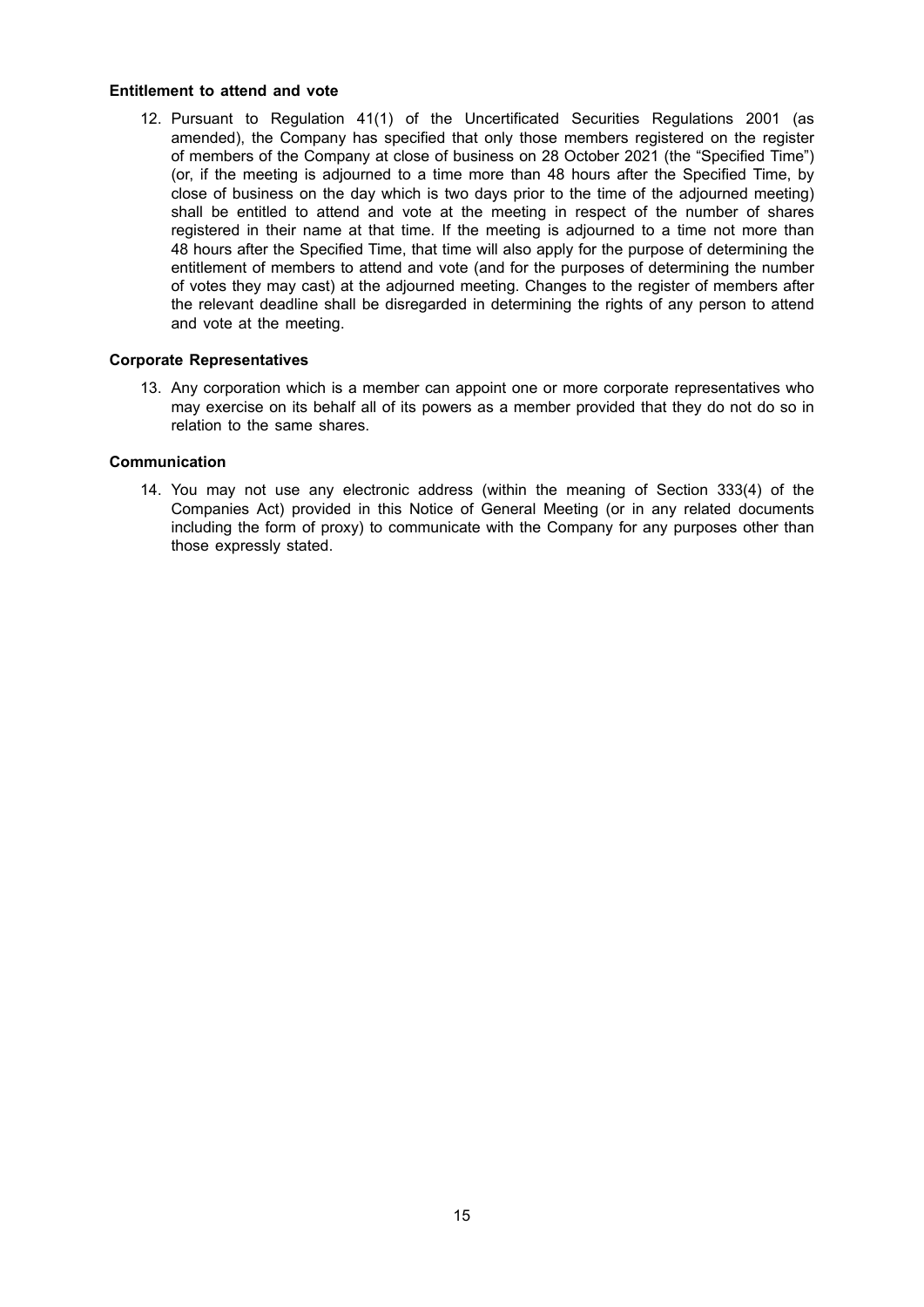## **Part 1: The General Principles of the City Code**

- 1. (1) All holders of the securities of an offeree company of the same class must be afforded equivalent treatment.
	- (2) If a person acquires control of a company, the other holders of securities must be protected.
- 2. (1) The holders of the securities of an offeree company must have sufficient time and information to enable them to reach a properly informed decision on the takeover bid.
	- (2) Where it advises the holders of securities, the board of directors of the offeree company must give its views on the effects of implementation of the takeover bid on:
	- (a) employment;
	- (b) conditions of employment; and
	- (c) the locations of the company's places of business.
- 3. The board of directors of an offeree company must act in the interests of the company as a whole and must not deny the holders of securities the opportunity to decide on the merits of the takeover bid.
- 4. False markets must not be created in the securities of:
	- (a) the offeree company;
	- (b) if the offeror is a company, that company; or
	- (c) any other company concerned by the takeover bid

in such a way that the rise or fall of the prices of the securities becomes artificial and the normal functioning of the markets is distorted.

- 5. An offeror must announce a takeover bid only after:
	- (a) ensuring that the offeror can fulfil in full any cash consideration, if such is offered; and
	- (b) taking all reasonable measures to secure the implementation of any other type of consideration.
- 6. An offeree company must not be hindered in the conduct of its affairs for longer than is reasonable by a takeover bid for its securities.

## **Part 2: Detailed application of the City Code**

The following is a summary of key provisions of the City Code which apply to transactions to which the City Code applies. **You should note that, by agreeing to AIM Delisting, you will be giving up the protections afforded by the City Code if the City Code ceases to apply to the Company in the future.**

#### *Equality of treatment*

General Principle 1 of the City Code states that all holders of the securities of an offeree company of the same class must be afforded equivalent treatment. Furthermore, Rule 16.1 requires that, except with the consent of the Panel, special arrangements may not be made with certain shareholders in the Company if there are favourable conditions attached which are not being extended to all shareholders.

## *Information to shareholders*

General Principle 2 requires that the holders of the securities of an offeree company must have sufficient time and information to enable them to reach a properly informed decision on the takeover bid. Consequently, a document setting out full details of an offer must be sent to the offeree company's shareholders.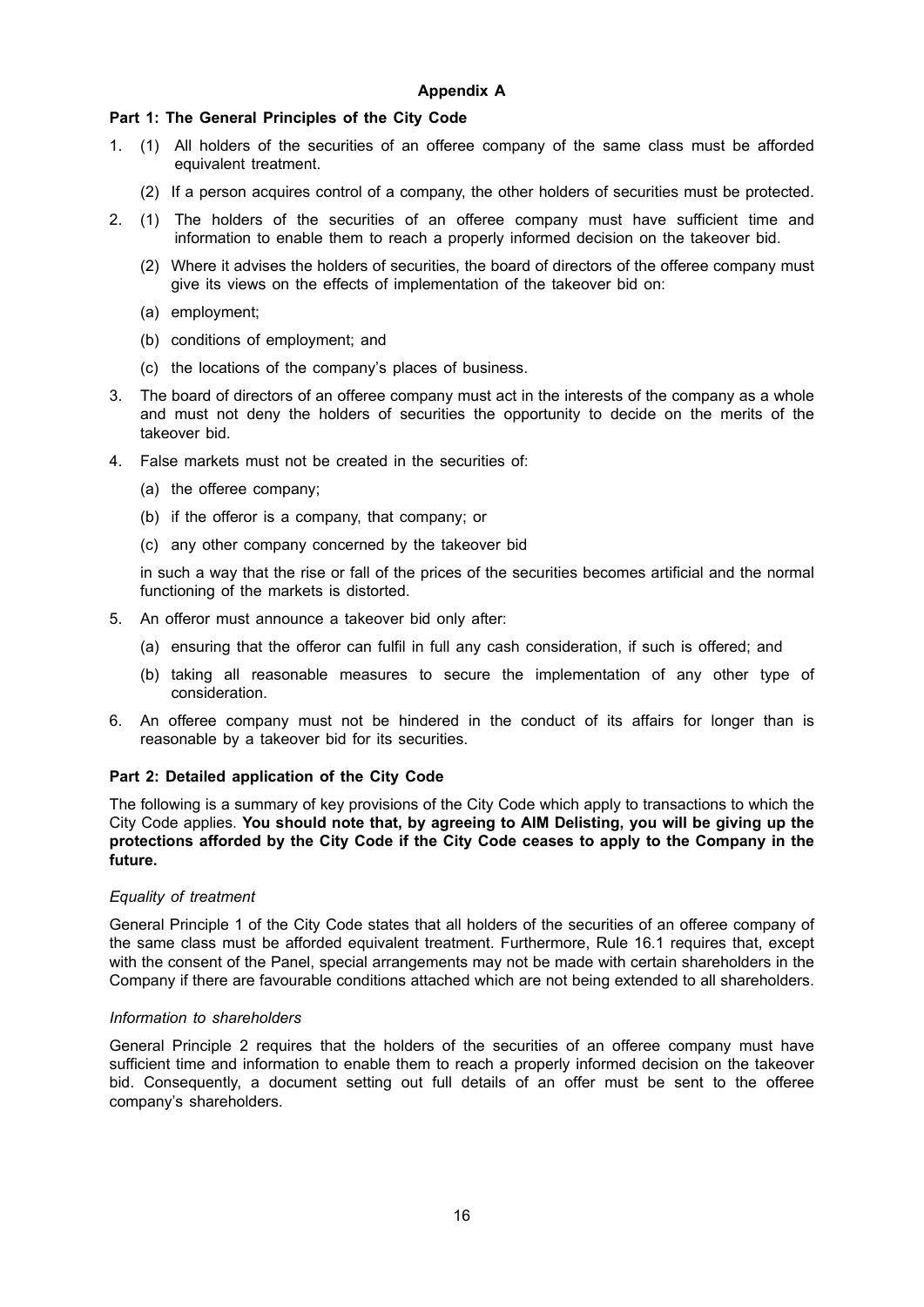#### *The opinion of the offeree board and independent advice*

The board of the offeree company is required by Rule 3.1 of the City Code to obtain competent independent advice as to whether the financial terms of an offer are fair and reasonable and the substance of such advice must be made known to its shareholders. Rule 25.2 requires that the board of the offeree company must send to the offeree company's shareholders and persons with information rights its opinion on the offer and its reasons for forming that opinion. That opinion must include the board's views on: (i) the effects of implementation of the offer on all the company's interests, including, specifically, employment; and (ii) the offeror's strategic plans for the offeree company and their likely repercussions on employment and the locations of the offeree company's places of business.

The circular from the offeree company must also deal with other matters such as interests and recent dealings in the securities of the offeror and the offeree company by relevant parties and whether the directors of the offeree company intend to accept or reject the offer in respect of their own beneficial shareholdings.

Rule 20.1 states that, except with the consent of the Panel or as provided in the Notes on Rule 20.1, information and opinions relating to an offer or a party to an offer must be made equally available to all offeree company shareholders and persons with information rights as nearly as possible at the same time and in the same manner.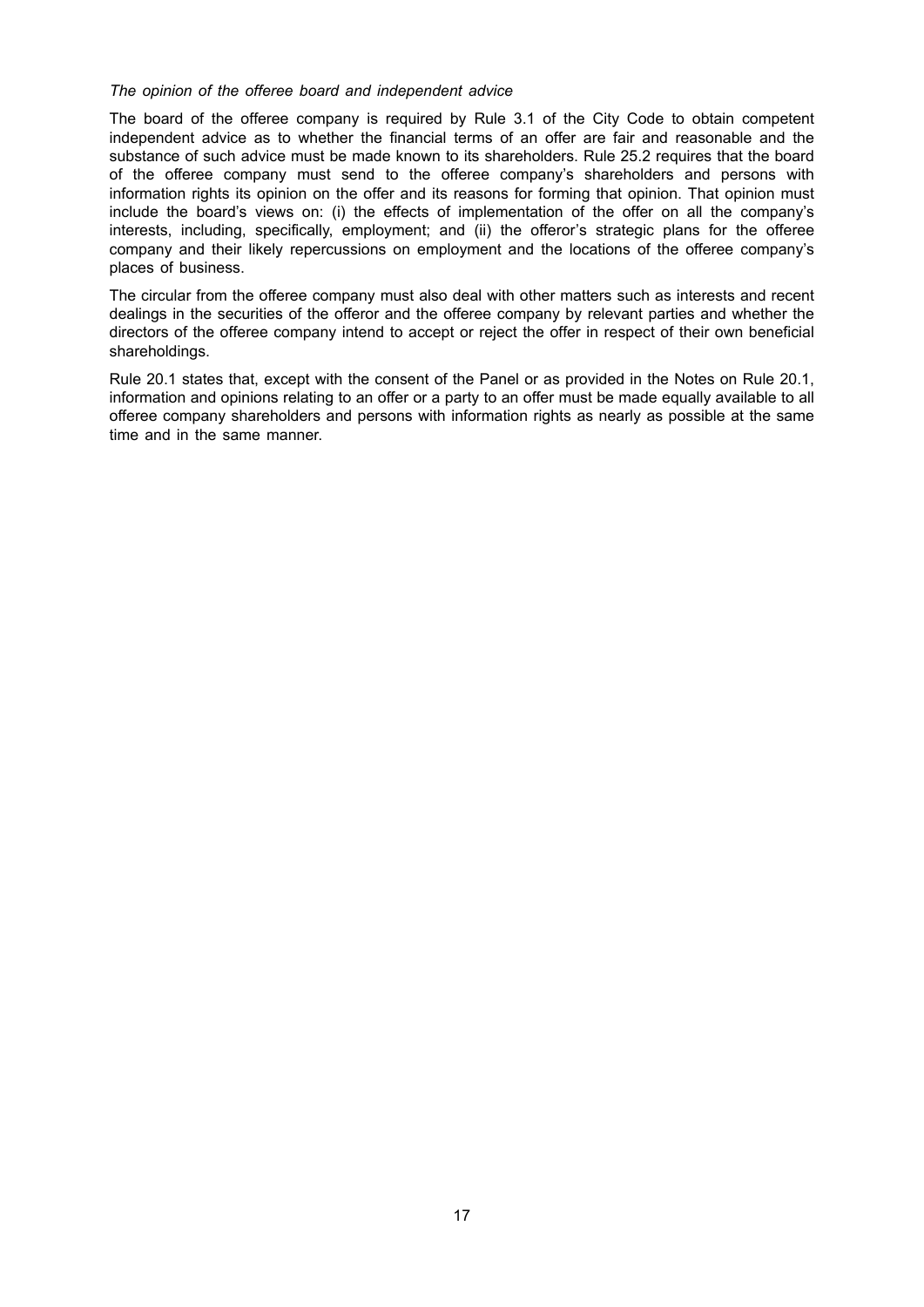## **Appendix B**

### **Proposed New Article 159**

## 159. **MANDATORY OFFER**

- 159.1 A person must not:
	- (a) effect or purport to effect a Prohibited Acquisition (as defined in Article 159.9); or
	- (b) except as a result of a Permitted Acquisition (as defined in Article 159.7):
		- (i) whether by a series of transactions over a period of time or not, acquire an interest in shares which (taken together with shares in which persons determined by the Board to be acting in concert with such person are interested) carry 30% or more of the voting rights of the Company; or
		- (ii) whilst such person (together with persons determined by the Board to be acting in concert with such person) is interested in shares that in aggregate carry not less than 30% but does not hold shares carrying more than 50% of the voting rights of the Company, acquire, whether by such person or with persons determined by the Board to be acting in concert with such person, an interest in any other shares that (taken together with any interests in shares held by persons determined by the Board to be acting in concert with such person) increases the percentage of shares carrying voting rights in which such person is interested,

(each of (i) and (ii) a "**Limit**").

- 159.2 Where any Member breaches any Limit, except as a result of a Permitted Acquisition, or becomes interested in any shares as a result of a Prohibited Acquisition, that Member is in breach of these Articles.
- 159.3 Where the Board has reason to believe that any Limit is or may be breached or any Prohibited Acquisition has been or may be effected it may require any Member or any other person (other than, in each case, a Depositary in its capacity as Depositary) to provide, and such Member or other person shall promptly provide, details of (i) any persons acting in concert with such Member or other person, (ii) any interests in shares of such Member (or other person or any persons acting in concert with them), and (iii) any other information, as in each case the Board considers appropriate to determine any of the matters under this Article 159.
- 159.4 Where the Board determines (at any time and without any requirement to have first exercised any of its rights under Article 159.3) that any Limit is breached (and, in the case of a breach of a Limit which is capable of becoming a Permitted Acquisition in accordance with the provisions of Article 159.7(c), at any time that such acquisition has not become a Permitted Acquisition) or any Prohibited Acquisition has been effected (or is purported) by any person (such person, together with any persons determined by the Board to be acting in concert with such person, being "**Breaching Persons**"), the Board may do all or any of the following:
	- (a) determine that Members shall not be entitled in respect of any shares held by the Breaching Persons, or in respect of which the Breaching Persons are interested (including, without limitation, by being the holder of, or otherwise interested in, American Depositary Shares), in breach of this Article 159 (together, "**Relevant Shares**") to be present or to vote (either in person or by proxy) at a general meeting or at a separate meeting of the holders of a class of shares or on a poll;
	- (b) determine that any dividend or other distribution (or any part of a dividend or other distribution) or other amount payable in respect of the Relevant Shares shall be withheld by the Company, which shall have no obligation to pay interest on it, and that the relevant Member shall not be entitled to elect to receive shares instead of a dividend; and
	- (c) determine that no transfer of any certificated Relevant Shares (other than any Relevant Shares held by a Depositary in its capacity as Depositary) to or from a Breaching Person shall be registered.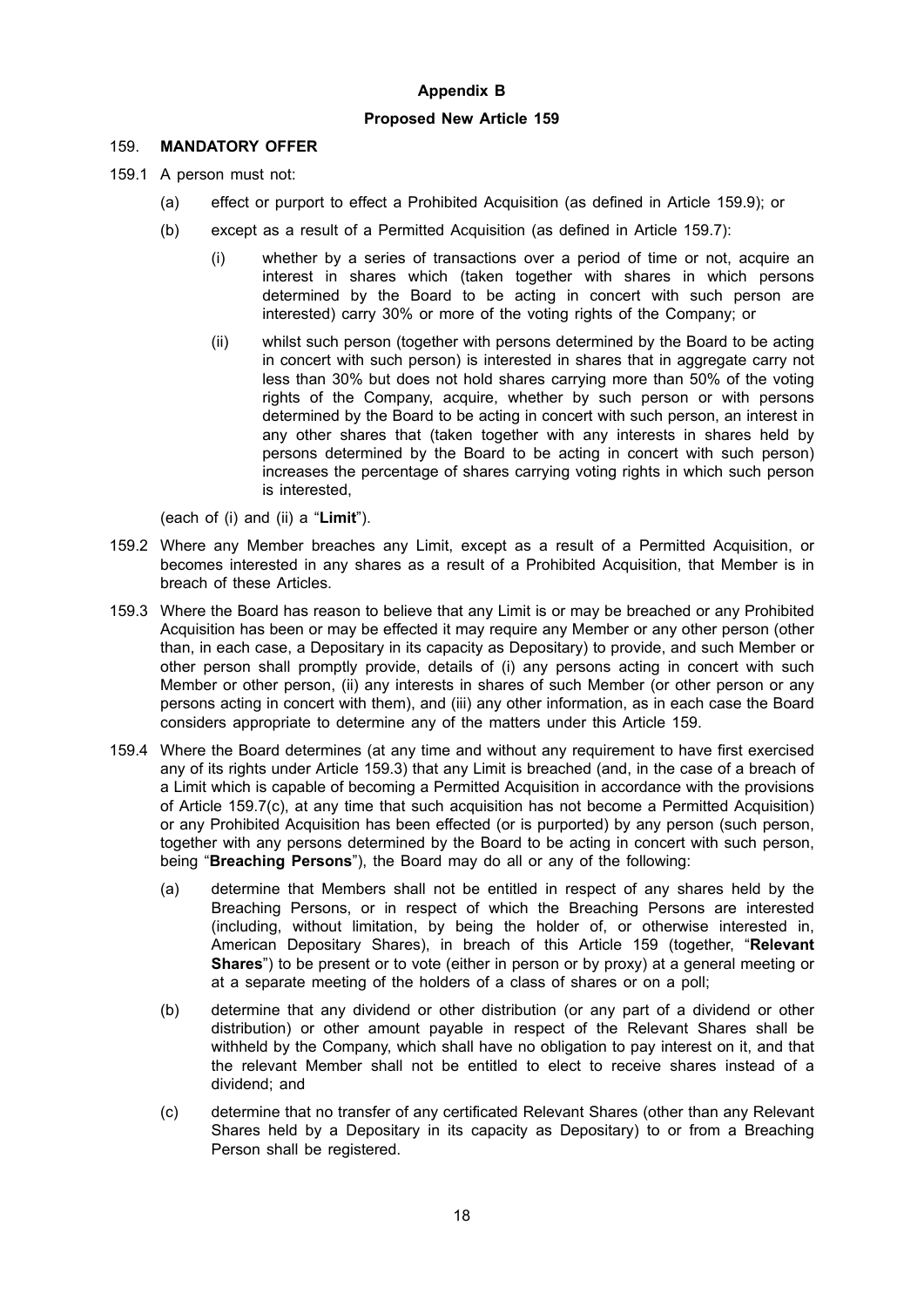- 159.5 Where any Relevant Shares are held by the Depositary, the provision of this Article 159 shall be treated as applying only to such Relevant Shares held by the Depositary and not to any other shares held by the Depositary.
- 159.6 The Depositary shall not be in breach of Article 159.1 or Article 159.2 or be a Breaching Person solely as a result of holding any shares (or interests in shares) in its capacity as Depositary, provided that any shares held by the Depositary may still be Relevant Shares. Notwithstanding the preceding sentence, all interests in shares (including American Depositary Shares) held by or on behalf of persons other than the Depositary with respect to shares held by such Depositary shall be taken into account for all purposes of this Article.
- 159.7 An acquisition is a "**Permitted Acquisition**" (or, in the case of Article 159.7(c), an acquisition will become a Permitted Acquisition upon completion of the making and implementation of a Mandatory Offer in accordance with, and compliance with the other provisions of, Article 159.7(c)) if:
	- (a) the Board consents to the acquisition or the acquisition is pursuant to an offer made by or on behalf of the acquirer that is recommended by the Board;
	- (b) the acquisition is made as a result of a voluntary offer made and implemented, save to the extent that the Board determines otherwise:
		- (i) for all of the issued and outstanding shares of the Company (except for those already held by the acquirer);
		- (ii) in cash (or accompanied by a cash alternative); and
		- (iii) otherwise in accordance with the provisions of the City Code (as if the City Code applied to the Company);
	- (c) the acquisition is made pursuant to a single transaction which causes a breach of a Limit (otherwise than as a result of an offer) and provided that:
		- (i) no further acquisitions are made by the acquirer (or any persons determined by the Board to be acting in concert with such acquirer) other than (A) pursuant to a Mandatory Offer made in accordance with Article  $159.7(c)(ii)$  or (B) that are Permitted Acquisitions under Article 159.7(a), (d) or (e), provided that no such further acquisition (other than pursuant to a Mandatory Offer made in accordance with Article 159.7(c)(ii)) shall be or become, in any event, a Permitted Acquisition under this Article 159.7(c); and
		- (ii) the acquirer makes, within seven days of such breach, and does not subsequently withdraw, an offer which, except to the extent the Board determines otherwise, is made and implemented in accordance with Rule 9 and the other relevant provisions of the City Code (as if it so applied to the Company) (a "**Mandatory Offer**"), and (for the avoidance of doubt) acquisitions pursuant to a Mandatory Offer shall (subject to compliance with the other provisions of this Article 159.7(c)) also be Permitted Acquisitions;
	- (d) the acquisition was approved previously by an ordinary resolution passed at a general meeting of Members, provided that the following Members shall not be entitled to vote on such resolution:
		- (i) the person proposing to make the acquisitions and any persons determined by the Board to be acting in concert with such person; and
		- (ii) the persons (if any) from whom the acquirer (together with persons determined by the Board to be acting in concert with such acquirer) has agreed to acquire shares or has otherwise obtained an irrevocable commitment in relation to the acquisition of shares by the acquirer or any persons determined by the Board to be acting in concert with such person; or
	- (e) there is an increase in the percentage of the voting rights attributable to an interest in shares held by a person or by persons determined by the Board to be acting in concert with such person and such an increase would constitute a breach of any Limit where